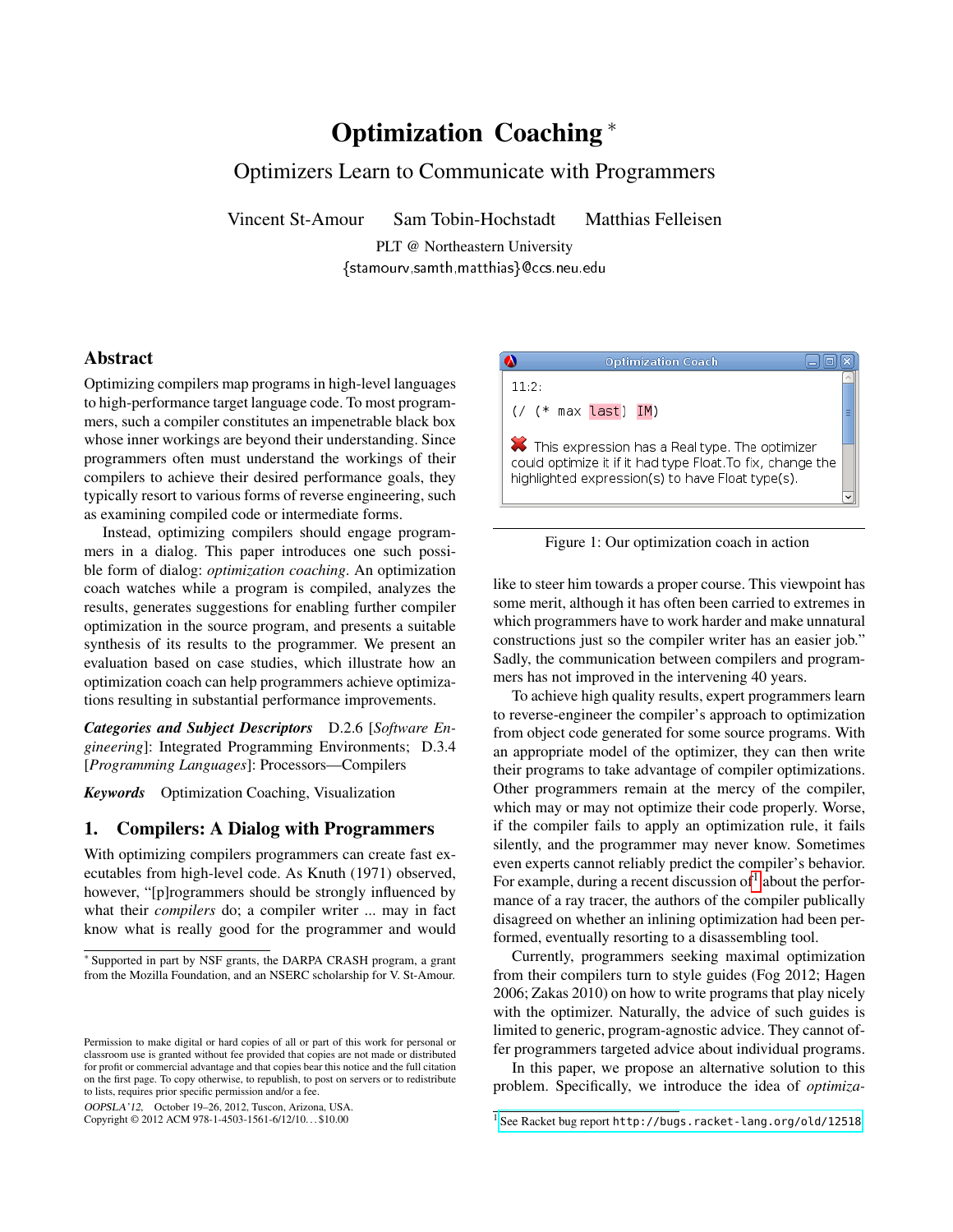| TR-examples.rkt $\blacktriangledown$ (define ) $\blacktriangledown$                                                          |       |                                            | Debug <b>D</b> Check Syntax DV Macro Stepper <b>#"</b> Optimization Coach U Run |  |
|------------------------------------------------------------------------------------------------------------------------------|-------|--------------------------------------------|---------------------------------------------------------------------------------|--|
| #lang typed/racket                                                                                                           |       |                                            |                                                                                 |  |
| (: add-sales-tax : Float -> Float)<br>(define (add-sales-tax price)<br>$(*$ price $1.0625)$ )                                | 10:2: | <b>Optimization Coach</b><br>(first 3d-pt) |                                                                                 |  |
| $(:$ get-y-coordinate :<br>(List Integer Integer Integer) -> Integer)<br>(define (get-y-coordinate 3d-pt)<br>$(first 3d-pt)$ |       | Pair check elimination.                    |                                                                                 |  |

Figure 2: Optimization Coach's analysis of our example functions (with focus on get-y-coordinate's body)

*tion coaching* and illustrate it with an implementation in the Racket ecosystem (Flatt and PLT 2010). A compiler with an optimization coach "talks back" to the programmer. It explains which optimizations it performs, which optimizations it misses, and suggests changes to the source that should trigger additional optimization. Figure 1 presents our tool, named Optimization Coach, in action. Here the compiler points to a specific expression where the optimizer could improve the performance of the program, along with a particular recommendation for how to achieve the improvement. As the figure shows, a compiler with an optimization coach is no longer a capricious master but a programmer's assistant in search of optimizations.

## 2. Goals and Overview

An optimization coach engages the programmer in a dialog. The objective is to gather information during compilation, to analyze the information, and to present it in an easily accessible manner. More concretely, an optimization coach should report two kinds of information:

- *successes*: optimizations that the compiler performed on the current program.
- *near misses*: optimizations that the compiler could perform if it had additional information. Since an optimization coach may report many such near misses for a large program, it should also rank changes according to how they may affect the overall status of optimization.

Throughout, the programmer remains in charge; the optimization coach merely provides information and advice. It remains the programmer's responsibility to act on these recommendations.

We propose the following architecture for optimization coaches, consisting of four main phases:

- 1. An instrumented compiler logs optimization decisions.
- 2. The optimization coach analyzes the resulting logs to detect successes and near-misses.
- 3. From the results of the analysis, it generates advice and recommends changes to the program.
- 4. The optimization coach presents this information in a comprehensible manner, but only on-demand.

Designing and implementing an optimization coach poses challenges at every stage, e.g. how to accurately reconstruct the optimization process, how to avoid the false positives problem, how to present complex optimization information in a comprehensible fashion. In response, we identify several general concepts underlying optimizations, such as *optimization failures*, *optimization proximity* and *irritants*, making it possible to discuss optimization decisions abstractly. Based on these concepts, we present optimizationand compiler-agnostic solutions to the identified challenges.

To validate the usefulness of optimization coaching, we have implemented an optimization coach, named Optimization Coach, that instantiates our framework on two different compilers that reflect two different approaches to optimization. The first, for Typed Racket (Tobin-Hochstadt et al. 2011), handles various local type-driven code specialization optimizations. The second, for the Racket production optimizer, handles inlining optimizations. Typed Racket programs are also Racket programs and Optimization Coach seamlessly composes the results from the two compilers. Optimization coach presents its results via syntax coloring and tool-tips in DrRacket (Findler et al. 2002), an integrated development environment for Racket. We then used this prototype on existing Racket code bases and uncovered optimizations with minimal effort, greatly improving the performance of several benchmarks and programs. The rest of the paper starts with brief sections on the Racket and Typed Racket compilers. The following sections discuss each of the four phases of our proposed architecture by first outlining the challenges faced by optimization coaches during that phase, then explaining our solutions to these challenges, and finally providing concrete examples drawn from our two prototype instantiations. The result portion of the paper ends with an empirical evaluation of the effectiveness of Optimization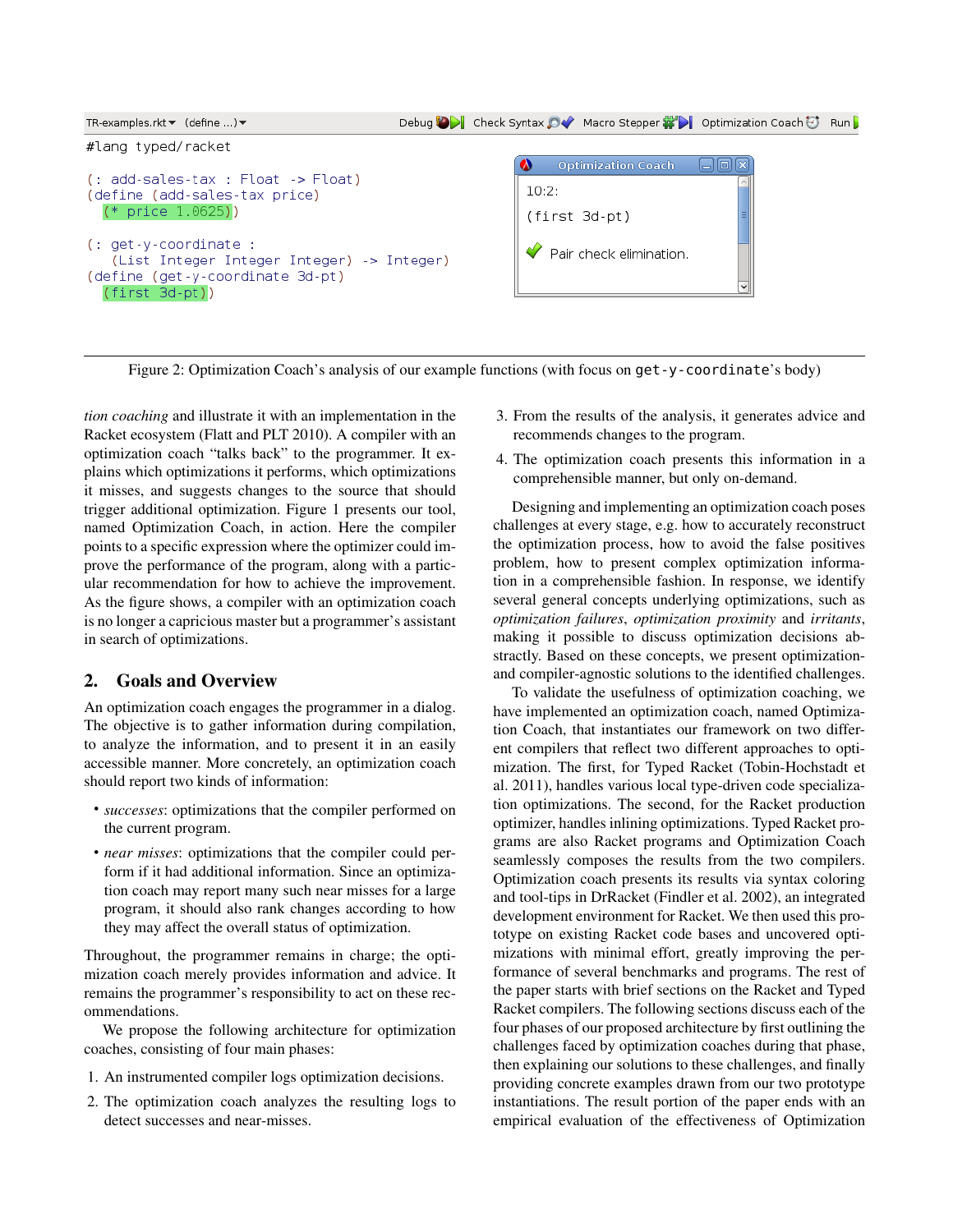| tcp-example.rkt ▼ (define ) ▼                                                                                                                                                                   | Debud A | <b>Optimization Coach</b>                                                                                                                                                                                                       |  |
|-------------------------------------------------------------------------------------------------------------------------------------------------------------------------------------------------|---------|---------------------------------------------------------------------------------------------------------------------------------------------------------------------------------------------------------------------------------|--|
| #lang typed/racket<br>(: TCP-payload-ref : Bytes Fixnum -> Byte)<br>(define (TCP-payload-ref packet i)<br>; skip the TCP header<br>$(detine actual-i (+ i 20))$<br>(bytes-ref packet actual-i)) |         | 5:18:<br>20)<br>This expression consists of all fixnum arguments but is<br>not guaranteed to produce a fixnum. Therefore it cannot<br>be safely optimized. Constraining the arguments to be of<br>Byte or Index types may help. |  |

Figure 3: Optimization near miss involving fixnum arithmetic



Figure 4: Confirming that the optimization failure is now fixed

Coach. The paper concludes with a comparison with other techniques with goals similar to our own and a discussion of future work.

## 3. The Typed Racket Compiler

The Typed Racket compiler is a research compiler that compiles Typed Racket programs to Racket programs (Tobin-Hochstadt et al. 2011). It uses core Racket programs as a high-level intermediate representation. This representation is close to actual source programs, and most source-level information is still present. Typed Racket performs sourceto-source transformations to implement optimizations. The most important transformations are type-driven code specializations of generic operations. For example, a generic use of the multiplication function can be specialized if both its arguments are floating-point numbers, e.g. in definitions such as this one:

```
(: add-sales-tax : Float -> Float)
(define (add-sales-tax price)
  (* price 1.0625))
```
Since Typed Racket's type system validates that this mutliplication always receives floating-point numbers as its arguments, the compiler may specialize it thus:

```
(: add-sales-tax : Float -> Float)
(define (add-sales-tax price)
  (unsafe-fl* price 1.0625))
```
Similarly, if type information provides guarantees that a list is non-empty, the compiler may elide checks for null:

```
(: get-y-coordinate :
   (List Integer Integer Integer) -> Integer)
(define (get-y-coordinate 3d-pt)
  (first 3d-pt))
```
In this case, the type specifies that the input is a threeelement list. Hence taking its first element is always safe:

```
(: get-y-coordinate :
   (List Integer Integer Integer) -> Integer)
(define (get-y-coordinate 3d-pt)
  (unsafe-first 3d-pt))
```
Figure 2 shows how Optimization Coach informs the programmer that the type specialization succeeds for such functions. When the highlight surrounding an optimized region is clicked, the tool brings up a new window with extra information about that region. Hints also become available when the optimizer cannot exploit some type information. Consider the following function, which indexes into a TCP packet's payload, skipping the headers:

```
(: TCP-payload-ref : Bytes Fixnum -> Byte)
(define (TCP-payload-ref packet i)
  ; skip the TCP header
  (define actual-i (+ i 20))
  (bytes-ref packet actual-i))
```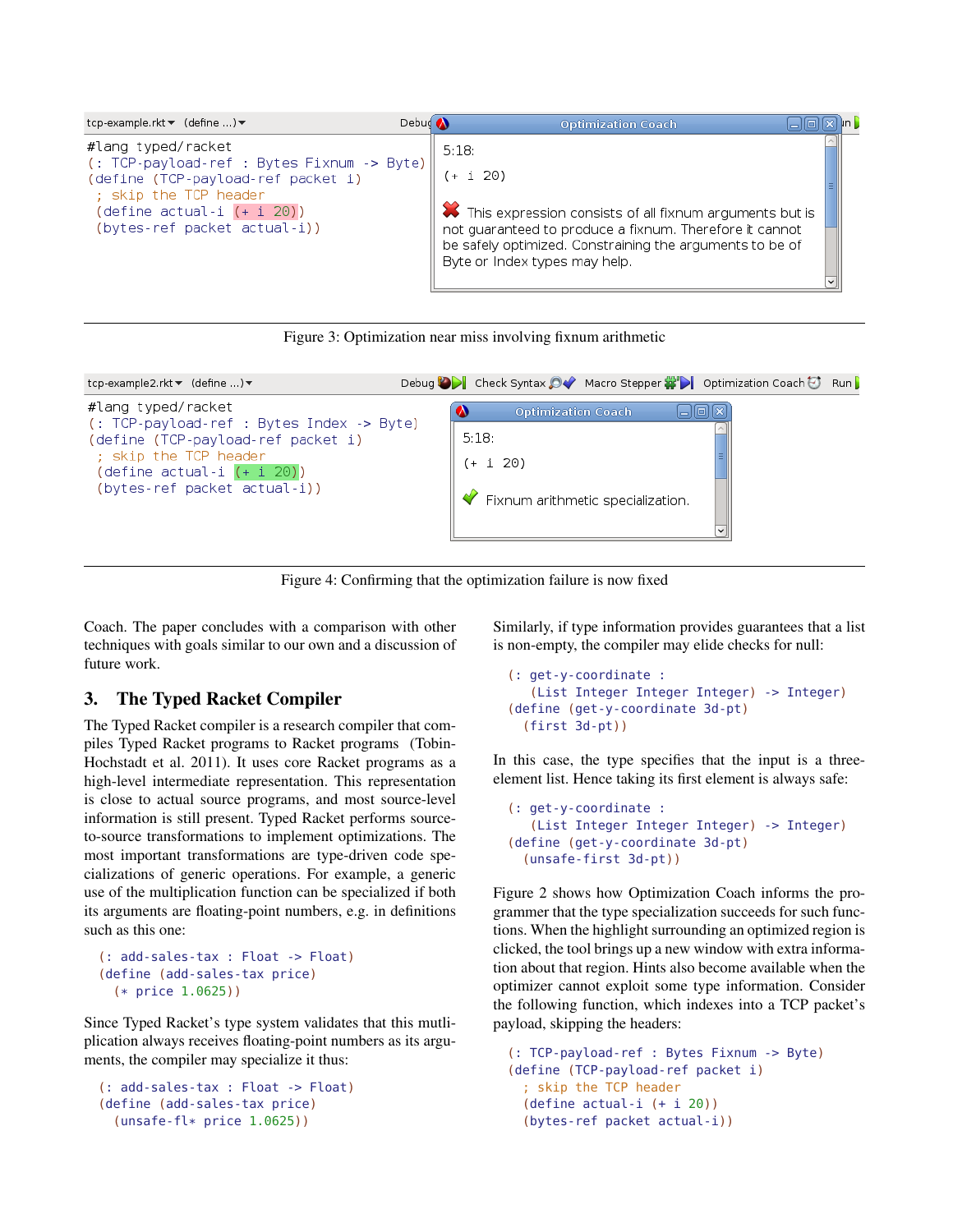| prnq-example.rkt ▼ (define ) ▼                                                                                                                                 |                                            | Debug D   Check Syntax O   Macro Stepper   Optimization Coach O Run                                                                                                                                                                   |
|----------------------------------------------------------------------------------------------------------------------------------------------------------------|--------------------------------------------|---------------------------------------------------------------------------------------------------------------------------------------------------------------------------------------------------------------------------------------|
| #lang typed/racket                                                                                                                                             |                                            |                                                                                                                                                                                                                                       |
| 139968)<br>(define IM<br>3877)<br>(define IA<br>(define IC<br>29573)<br>(define last 42)<br>(detine max 156.8)<br>(define (gen-random)<br>$(* \max last)$ IM)) | (set! last (modulo (+ (* last IA) IC) IM)) | <b>Optimization Coach</b><br>للا الص<br>11:2:<br>(* max last) IM)<br>This expression has a Real type. The optimizer could<br>optimize it if it had type Float. To fix, change the highlighted<br>expression(s) to have Float type(s). |

Figure 5: Surprising optimization failure involving mixed-type arithmetic

This program works, but the optimizer cannot eliminate the genericity overhead from the addition. Racket's addition function implicitly promotes results to bignums on overflow, which may happen for the addition of 20 to a fixnum. Therefore, the Typed Racket compiler cannot safely specialize the addition to fixnum-only addition. Optimization Coach detects this near miss and reports it, as shown in figure 3. In addition, Optimization Coach suggests a potential solution, namely, to restrict the argument type further, ensuring that the result of the addition stays within fixnum range.

In figure 4 we show the result of following Optimization Coach's recommendation. Once the argument type is Index, the optimizer inserts a fixnum addition for +, and Optimization Coach confirms the optimization.

Next we consider a surprising optimization failure:

```
(define IM 139968)
(define IA 3877)
(define IC 29573)
(define last 42)
(define max 156.8)
(define (gen-random)
  (set! last (modulo (+ (* last IA) IC) IM))
  (/ (* max last) IM))
```
This code implements Lewis et al. (1969)'s pseudo-random number generator, using mixed-type arithmetic in the process. In Racket, mixing integers and floating-point numbers in arithmetic operations usually results in the coercion of the integer argument to a floating-point value and the return of a floating-point number. Therefore, the author of this code expected the last expression of gen-random to be specialized for floating-point numbers.

Unbeknownst to the programmer, however, this code suffers from a special case in Racket's treatment of mixed-type arithmetic. Integer-float multiplication produces a floating point number, unless the integer is  $\theta$ , in which case the result is the integer  $\Theta$ . Thus the result of the above multiplication is a floating-point number most of the time, but not always, making floating-point specialization unsafe.

The Typed Racket optimizer knows this fact (St-Amour et al. 2012) but most programmers fail to think of it when they program. Hence, this optimization failure may surprise them and is thus worth reporting. Figure 5 shows how Optimization Coach explains this failure.

Again, the programmer can respond to this recommendation with the insertion of coercions:

```
(define (gen-random)
  (set! last (modulo (+ (* last IA) IC) IM))
  (/ (* max (exact->inexact last))
     (exact->inexact IM)))
```
Optimization Coach confirms that this change enables further optimization.

## 4. The Racket Compiler

The Racket compiler is a mature ahead-of-time compiler that has been in development for 17 years and comes with a sophisticated optimizer. It compiles Racket programs to bytecode, which the Racket virtual machine then translates to machine code just in time, at the first call of each function. This runtime code-generation does not perform significant additional optimization. The compiler is written in C and consists of several passes.

The first pass, which we focus on in this paper, features a large number of optimizations, including inlining as well as constant and copy propagation plus constant folding. Subsequent passes perform closure conversion (Appel and Jim 1989) and lambda lifting.

Optimization Coach provides two kinds of information concerning inlining transformations:

- which functions are inlined and how often.
- which functions are not inlined, and why.

Both kinds of information are associated with *function definitions*. This is no accident; while inlining is an optimization that happens at call sites, the only way programmers can control the process is through the definition. Therefore, any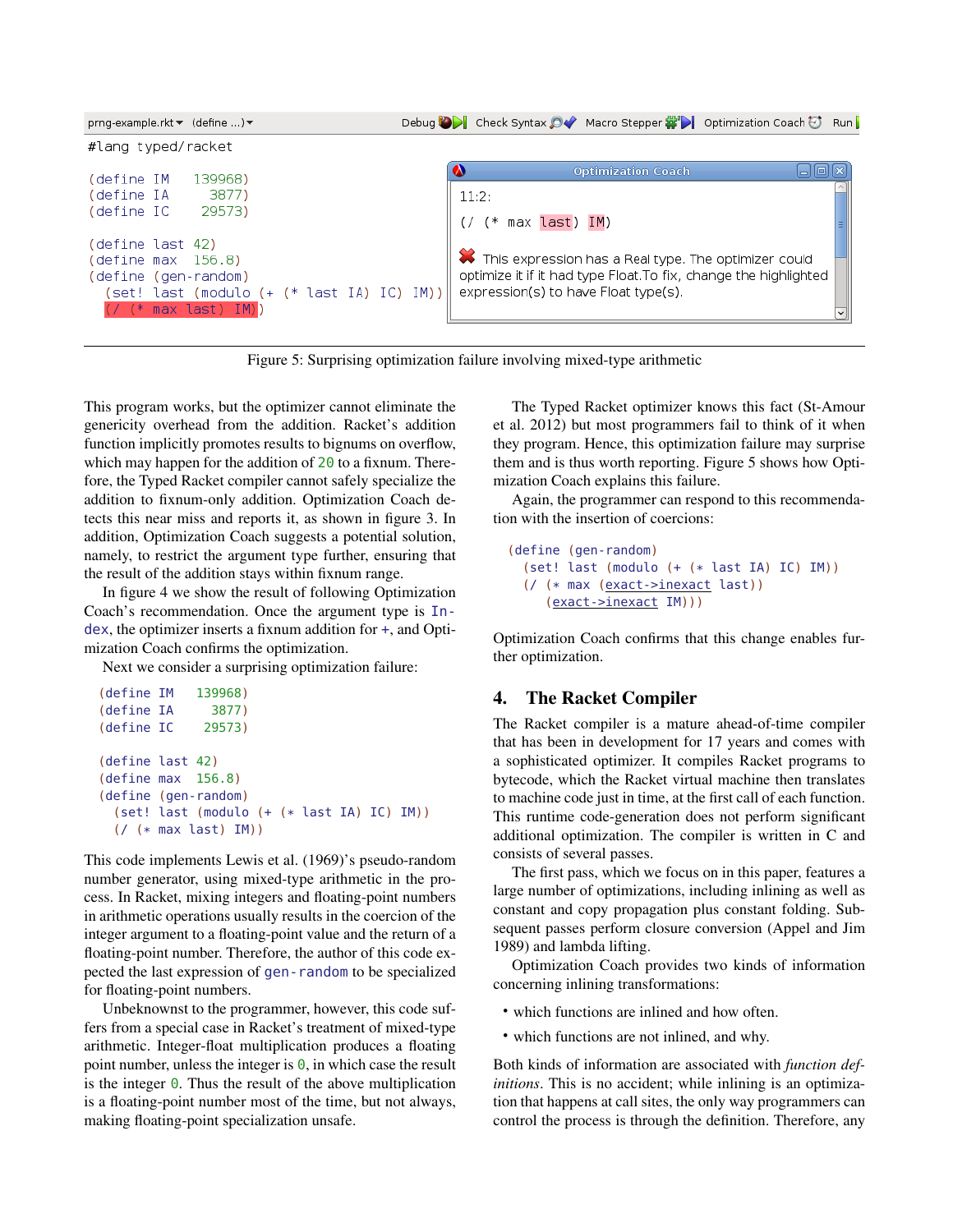| shapes-example.rkt ▼ (define ) ▼                                                                                                                                                          |  |             | Debug $\bigcirc$ Check Syntax $\bigcirc\checkmark$ Macro Stepper $\overset{\leftrightarrow}{\bullet}\bigcirc\checkmark$ Optimization Coach $\heartsuit$ |    | Run |
|-------------------------------------------------------------------------------------------------------------------------------------------------------------------------------------------|--|-------------|---------------------------------------------------------------------------------------------------------------------------------------------------------|----|-----|
| #lang racket                                                                                                                                                                              |  |             | <b>Optimization Coach</b>                                                                                                                               | lo |     |
| $\frac{1}{2}$ ; is p in s?<br>(define (inS s p)<br>(and (<= (Square-xmin s) (Posn-x p) (Square-xmax s))<br>(<= (Square-ymin s) (Posn-y p) (Square-ymax s))))                              |  | 38.0<br>inS | Inlining (32 successes out of 32)                                                                                                                       |    |     |
| $\frac{1}{2}$ ; is p in c?<br>(define (inC c p)<br>(define m (Circle-center c))<br>$(\leq)$ (sqrt (+ (sqr (- (Posn-x m) (Posn-x p))) (sqr (- (Posn-y m) (Posn-y p)))))<br>$(Circle-r c))$ |  |             |                                                                                                                                                         |    |     |

Figure 6: Optimization Coach confirming that inlining is happening (with focus on inS)

information that would help the user get the most out of the inliner has to be explained in terms of the definition sites.

To illustrate the kind of information provided by Optimization Coach, let us consider two functions implementing geometric formulas: inS checks whether a point is inside a square, and inC checks whether a point is inside a circle. The programmer introduced these helper functions to make the surrounding program readable, but it would be unfortunate if this refactoring were to result in extra function calls, especially if they were to hurt the program's performance. As shown in figure 6, the Racket inliner does inline inS at all of its call sites.

In contrast, the inC function is not inlined to a satisfactory level, as evidenced by the red highlight in figure 7. This may be indicative of low-hanging optimization fruit. One way to resolve the issue is to use a Racket macro to force inlining. When we follow this advice, Optimization Coach confirms that the manual inlining is successful. Breaking up the function into smaller pieces might also work.

## 5. Optimizer Instrumentation

In order to explain an optimizer's results to programmers, we must discover what happens during optimization. One option is to reconstruct the optimizations via analysis of the compiler's output. Doing so would mimic the actions of highlyexpert programmers with a thorough understanding of the compiler—with all their obvious disadvantages. In addition, it would forgo all the information that the compiler generates during the optimization phase. Our proposed alternative is to equip the optimizer with instrumentation that gathers information as optimizations are performed or rejected. Debugging tools that explain the behavior of compilers or runtime systems (Clements et al. 2001; Culpepper and Felleisen 2010) have successfully used similar techniques in the past.

The goal of the instrumentation is to generate a complete log of the optimization decisions that the compiler makes as it compiles a given program. In particular, Optimization coaching is concerned with reporting near misses and unexpected optimization failures. For this reason, merely logging optimization successes is insufficient. We also need to log cases where optimizations were not applied, i.e. *optimization failures*. While most of these failures are not interesting to the programmer, pruning the log is left to a separate phase.

The following two subsections explain the instrumentation for the Racket and Typed Racket compilers.

#### 5.1 Instrumentation of Typed Racket

As mentioned, the Typed Racket compiler mostly performs source-to-source optimizations. These optimizations are implemented using pattern matching and templating, e.g.:

```
(pattern
  (+ f1:float-expr f2:float-expr)
 #:with opt #'(unsafe-fl+ f1.opt f2.opt))
```
Each optimization is specified with a similar pattern construct. The only factors that affect whether a term is optimized are its shape—in this case, an AST that represents the application of the addition function—its type, and the type of its subterms.

Instrumenting the optimizer to log optimization successes is straightforward; we add a logging statement to each pattern describing which optimization happened, the code involved, its source location, and the information that affected the optimization decision (the shape of the term, its type and the type of its subterms):

```
(pattern
  (+ f1:float-expr f2:float-expr)
 #:with opt
  (begin (log-optimization
           "binary float addition"
           this-syntax)
         #'(unsafe-fl+ f1.opt f2.opt)))
```
When we compile the add-sales-tax and get-ycoordinates functions from figure 2, the instrumented optimizer generates this log, confirming that it applies the optimizations mentioned above: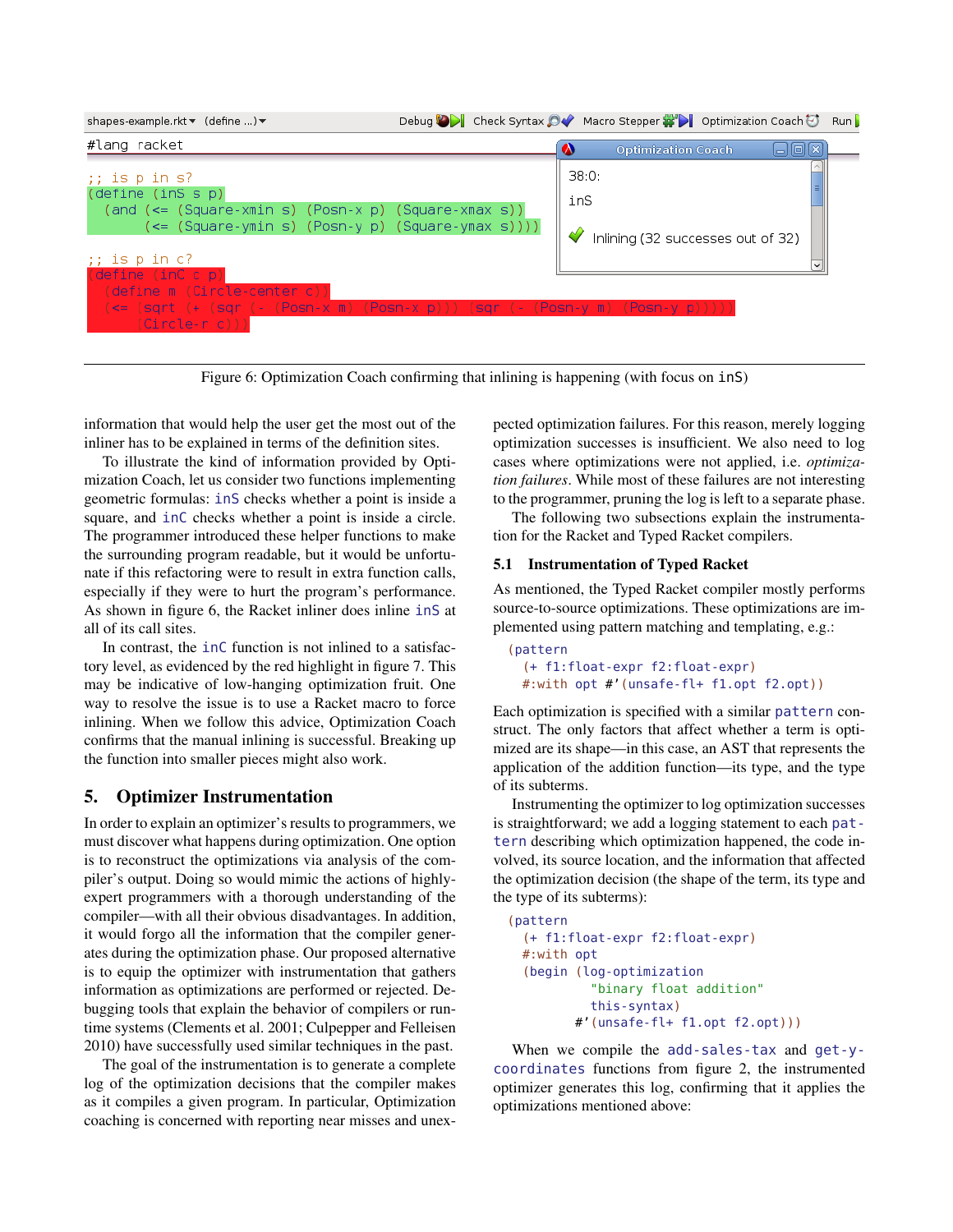| shapes-example.rkt $\blacktriangledown$ (define ) $\blacktriangledown$                                                                                              | Debug D   Check Syntax O / Macro Stepper #D   Optimization Coach + 3                                                      |                        | Run |
|---------------------------------------------------------------------------------------------------------------------------------------------------------------------|---------------------------------------------------------------------------------------------------------------------------|------------------------|-----|
| #lang racket                                                                                                                                                        | <b>Optimization Coach</b>                                                                                                 | $\Box$ $\Box$ $\times$ |     |
| $\frac{1}{2}$ ; is p in s?<br>(define (inS s p)<br>(and (<= (Square-xmin s) (Posn-<br>(<= (Square-ymin s) (Posn-<br>$\frac{1}{2}$ ; is p in c?<br>(define (inC c p) | 43:0:<br>inC<br>Missed Inlining (7 successes out of 55)<br>Consider turning this function into a macro to force inlining. |                        |     |
| $\left($ define $m$ (Circle-center c))<br>$(\leq$ (sqrt (+ (sqr (- (Posn-x m) (Posn-x p))) (sqr (- (Posn-y m) (Posn-y p)))))<br>$(Circle-r c))$                     |                                                                                                                           |                        |     |

Figure 7: The inC function, failing to be inlined (with focus on inC)

```
TR opt: TR-examples.rkt 5:2 (* price 1.0625)
  -- Float Float -- binary float multiplication
TR opt: TR-examples.rkt 10:2 (first 3d-pt)
  -- (List Integer Integer Integer)
  -- pair check elimination
```
To log optimization failures, we add an additional pattern form that catches all non-optimized additions and does not perform any optimizations:

```
(pattern
  (+ n1:expr n2:expr)
 #:with opt
  (begin (log-optimization-failure
           "generic addition"
           this-syntax)
         this-syntax)) ; no change
```
This pattern is general enough to produce superfluous logging information: to avoid generating excessive amounts of such information, we restrict failure logging to terms that could at least conceivably be optimized. For instance, we log additions that are not specialized, but we do not log all non-optimized function applications.

As in the optimization success case, the logs contain the kind of optimization considered, the term involved, its type, and the types of its subterms. The following log entry shows evidence for the failed optimization in the TCP-payloadref function of figure 3:

```
TR opt failure: tcp-example.rkt 5:18 (+ i 20)
-- Fixnum Positive-Byte -- generic addition
```
Overall, the instrumentation is fairly lightweight. Each optimization clause is extended to perform logging in addition to optimizing; a few catch-all clauses log optimization failures. The structure of the optimizer is unchanged.

## 5.2 Instrumentation of the Racket Inliner

The Racket inliner is based on a design by Serrano (1997) and is a much more sophisticated optimizer than the Typed

Racket optimizer. Its decision process is guided by multiple factors, including the size of the inlining candidate and the amount of inlining that has already been performed in the context of the candidate call site. This makes the Racket inliner similar to other production compiler optimizers, and it also makes it unrealistic to log all the factors that contributed to a given optimization decision.

An additional constraint is that the inliner is a complex program, and instrumentation should not increase its complexity. Specifically, instrumentation should not add new paths to the inliner. Concretely, this rules out the use of catch-all clauses.

Finally, the Racket inliner is deep enough in the compiler pipeline that most source-level information is not available in the internal representation. As a result, it becomes difficult to correlate optimization decisions with the original program. Again, these constraints on the available information are representative of production optimizers.

To record optimization successes, we identify all code paths that trigger an inlining transformation and, on each of them, log the name of the function being inlined and the location of the original call site. It is worth noting that precise information about the original call site may not be available at this point in the compiler; the call site may also have been introduced by a previous optimization pass, in which case source location would be meaningless. In general, though, it is possible to locate the call site with at least function-level granularity; that is, we can usually determine the function body where the call site is located.

Inlining is a sufficiently general optimization that it could conceivably apply almost anywhere. This makes defining and logging optimization failures challenging. Since our goal is to ultimately enumerate a list of optimization near misses and surprising failures, we need to consider only optimization failures that directly contribute to near misses. For example, the failure of a large function to be inlined is an optimization failure that is unlikely to be linked to a near miss or a surprising optimization failure.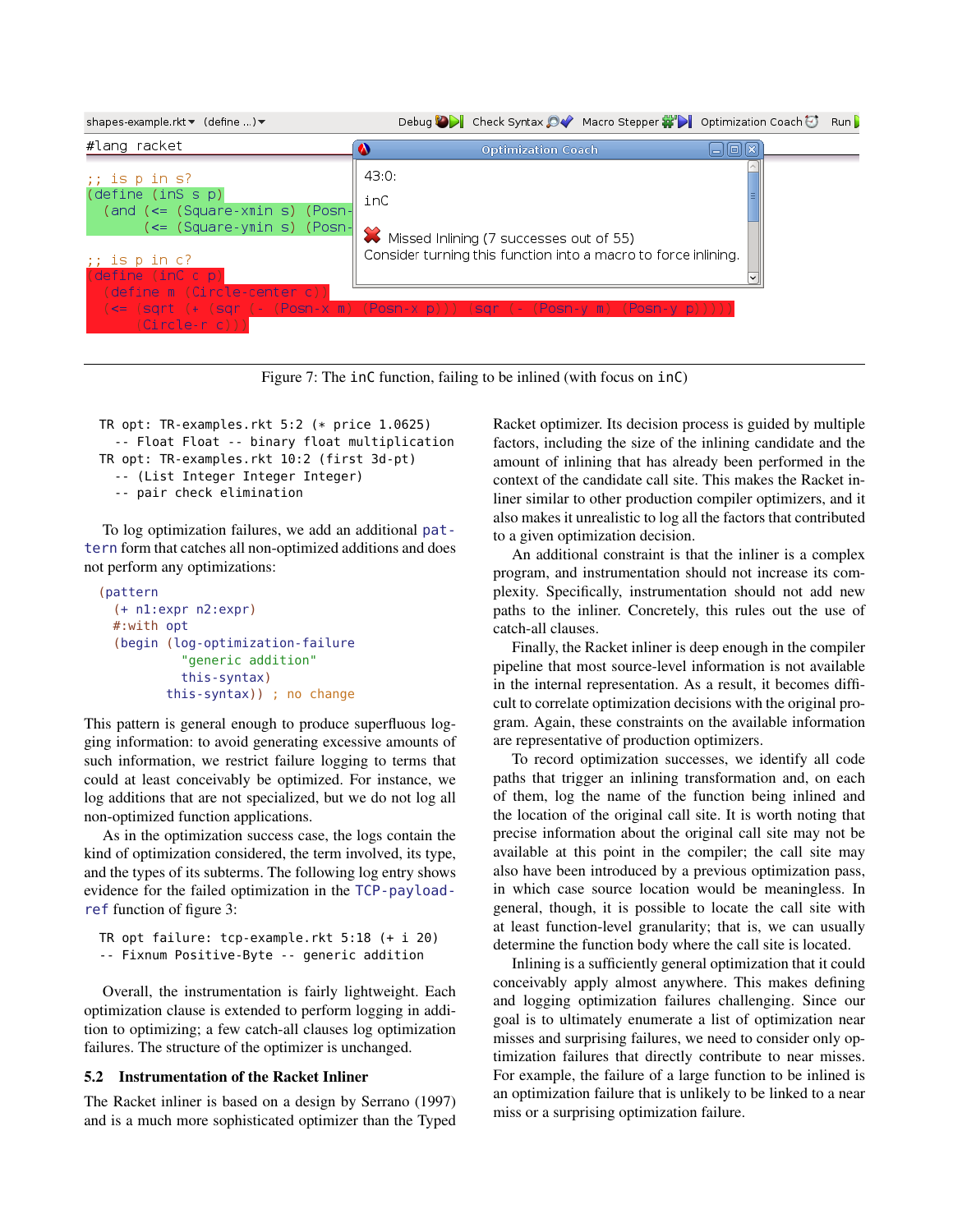Consequently we consider as optimization failures only cases where inlining was considered by the compiler, but ultimately decided against. We identify the code paths where inlining is decided against and add logging to them. As in the case of inlining successes, we log the name of the candidate and the call site. In addition, we also log the cause of failure to provide an explanation to the user. The most likely cause of failure is the inliner running out of *fuel*. To avoid code size explosions, each call site is given a limited amount of fuel, and inlining a function inside this call site consumes a quantity of fuel proportional to the size of the function being inlined. If the inliner runs out of fuel for a specific instance, it is not performed and the optimization fails. For these kinds of failures, we also log the size of the function being considered for inlining, as well as the remaining fuel.

Here is an excerpt from the inliner log produced when compiling the binarytrees benchmark from section 9:

```
mzc: no inlining, out of fuel #(for-loop 41:6)
  in #(main 34:0) size=77 fuel=8
mzc: inlining #(loop 25:2) in #(check 24:0)
mzc: inlining #(loop 25:2) in #(check 24:0)mzc: no inlining, out of fuel #(loop 25:2)
  in #(check 24:0) size=28 fuel=16
mzc: inlining #(check 24:0) in #(for-loop 46:1)
mzc: no inlining, out of fuel #(check 24:0)
  in #(for-loop 46:18) size=31 fuel=24
```
## 6. Optimization Analysis

Compiling a program with an instrumented compiler generates a log of optimization-related decisions. We use this log as a starting point to generate a high-level optimization report for the programmer.

Optimization logs are not directly suitable for user consumption due to several reasons. First, the sheer amount of data in these logs makes it hard to visualize the optimization process. Indeed, large portions of that information turn out to be irrelevant.

Second, some optimizations are related by causality: one optimization can open up further optimization opportunities, or an optimization failure may prevent other optimizations from happening. In these cases, presenting a combined report of the related optimizations yields more useful information than reporting them individually. Otherwise, Optimization Coach would shift the burden of establishing causality to the programmer, which we consider unacceptable.

Finally, some optimizations are related by locality: multiple optimizations are applied to one piece of code or the same piece of code triggers optimizations in different places. Again, aggregated information about these optimization events helps summarize information.

In the remainder of this section, we explain the three main phases of the optimization analysis in general terms. The last two subsections illustrate them with concrete examples.

### 6.1 Log Pruning

The sheer amount of log data calls for criteria that discriminate good opportunities from irrelevant information. For the former, we introduce the notion of optimization proximity; for the latter, we use three ground rules.

*Optimization proximity* is an optimization-specific metric that measures how close an optimization is from happening. For a particular optimization, it might be derived from the number of program changes that would be necessary to trigger the optimization of interest. Log entries with close proximity are retained, others are pruned from the log.

Some log entries are considered *incomprehensible* because they are about code that is not present in the original program. Such code might be introduced by macroexpansion or by previous optimization passes. Since the main goal of optimization coaching is to help programmers adapt their code to enable further compiler optimization, it is of limited usefulness to report about code that is not present in source programs.

Other optimization failures are considered *irrelevant* because the non-optimized semantics is likely to be desired by design. For example, reporting that an addition could not be specialized to floating-point numbers is irrelevant if the addition is used in a generic way. Presenting recommendations that programmers are most likely to reject is unhelpful, so we prune these kinds of reports.

Finally, we prune *harmless* optimization failures, a kind that we associate with opportunities due to actual optimizations. Consider a loop that is unrolled several times eventually, unrolling must stop. This final decision is still reported in the log as an optimization failure, because the optimizer considered unrolling further but decided against it. It is a harmless failure, however, because loop unrolling cannot go on forever. These failures and others like them are therefore pruned from the logs.

#### 6.2 Causality Merging

Once the log has been pruned, the optimization analyzer tries to detect clusters of optimization events that are related by causality. It consolidates these clusters into a single optimization event. We call this step *causality merging*. Our notion of causality heavily relies on the concept of *irritant*. In the case of some optimizations, we can relate an optimization failure for a term to one or several of its subterms. These subterms may have the wrong shape or the wrong type.

Since irritants are terms, they can themselves be the subjects of optimization failures, meaning they may contain irritants. All these related optimization failures are grouped into a tree. Each failure becomes a node, and its irritants become children. Irritants that do not contain irritants form the leaves of the tree; they are the initial causes of the optimization failure. The optimization failure that is caused by all the others becomes the root of the tree. The entire tree can be merged into a single entry, with the root of the tree as its subject and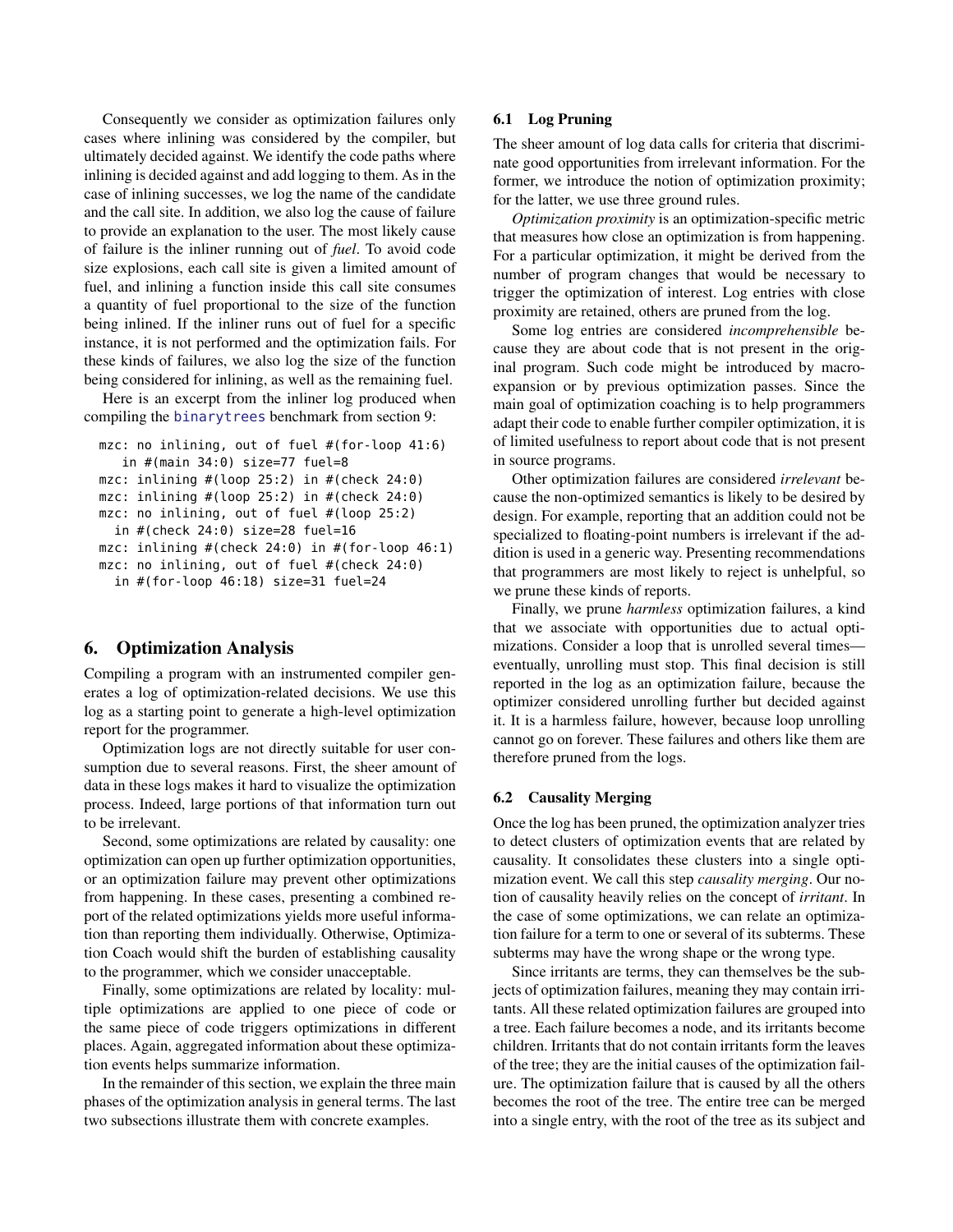the leaves as its irritants. The intermediate nodes of the tree can be safely ignored since they are not responsible for the failure; they only propagate it.

Causality merging reduces the size of the logs and helps pinpoint the program points that cause optimization failures. Furthermore, grouping these optimization events enables a ranking of missed optimizations according to their impact on the overall optimization status of the program. If we know a subexpression heads a cascade of missed optimizations, fixing it will have a significant impact. Thus, the size of the irritant tree is used in the merged log entry as a *badness* measure to formulate the presentation of the analysis results.

In addition to being useful for causality merging, the notion of irritant is also useful to help explain optimization failures to the programmer and to synthesize recommendations.

#### 6.3 Locality Merging

Next, the optimization coach synthesizes a single log entry for clusters of optimization reports that affect the same piece of code. Doing so helps formulate a coherent diagnosis about all the optimizations that affect a given piece of code. We call this phase *locality merging*.

Reports that are related by locality but concern unrelated optimizations are still grouped together, but the grouping process unions the reports without further analysis. These groupings, while they do not infer new information, improve the user interface by providing all the relevant information about a piece of code in a single location.

This step also aggregates log entries that provide information too low-level to be of use to the programmer directly. New log entries report on these patterns and replace the lowlevel entries in the log.

#### 6.4 Analysis of Typed Racket Optimizations

Log pruning and causality merging are particularly relevant in the context of the Typed Racket optimizer. In this section we illustrate these concepts with concrete examples. For instance, the following function

```
(: sum : (Listof Number) -> Number)
(define (sum list-of-numbers)
  (if (null? list-of-numbers)
      \Theta(+ (first list-of-numbers)
         (sum (rest list-of-numbers)))))
```
uses + in a generic way. This code is not specialized by the Typed Racket optimizer, creating the following log entry:

```
TR opt failure: sum-example.rkt 5:6
(+ (first list-of-numbers)
```

```
(sum (rest list-of-numbers)))
```

```
-- Number Number -- generic addition
```
Since the generic behavior is actually desired for sum, it should not be eliminated by optimization. Optimization analysis should therefore detect these cases and remove them from the logs.

To trigger a specialization optimization, all the arguments to a generic operation must be convertible to the same type, and that type needs to be one for which a specialized version of the operation is available. We define optimization proximity for this optimization to be the number of arguments that would need to have a different type in order to reach a state where optimization could happen.

For example, the combination of argument types

(+ Float Real)

is 1-close to being optimized, while this one

```
(+ Float Real Real)
```
is 2-close, and thus further from being optimized, since addition cannot be specialized for Real numbers, but can be for Floats. Only optimization failures within a specific proximity threshold are kept. Our prototype uses a threshold of 1 for this optimization, which works well in practice. The generic addition in the sum function above has a 2-close measure and is therefore ignored by Optimization Coach.

Our Typed Racket prototype also provides examples of causality merging. Let us consider the last part of the pseudo-random number generator from section 3:

```
\left(\frac{\ }{}\right) (* max last) IM)
```
While max is of type Float, last and IM have type Integer. Therefore, the multiplication cannot be specialized, which causes the type of the multiplication to be Real. This type, in turn, causes the division to remain generic. Here is the relevant excerpt from the logs:

```
TR opt failure: prng-example.rkt 11:5
  (* max last)
```
- -- Float Integer -- generic multiplication
- TR opt failure: prng-example.rkt 11:2
	- (/ (\* max last) IM)
	- -- Real Integer -- generic division

The subject of the multiplication entry is an irritant of the division entry. Optimization Coach joins the two entries in a new one: the entire division becomes the subject of the new entry with last and IM as irritants.

#### 6.5 Analysis of Racket Inlining Optimizations

Optimization log entries from the Racket inliner provide two main pieces of information: which function is inlined, and at which call site it is inlined. On one hand, this information is not especially enlightening to users. On the other hand, for widely used functions, it is likely that there is a large number of such reports; the number of inlining reports grows with the number of call sites of a function.

Clusters of log entries related to inlining the same function are a prime target for locality merging. Locality merging provides an aggregate view of a function's inlining behavior. Based on the ratio of inlining successes and failures, Optimization Coach decides whether the function as a whole is successful with regards to inlining or not.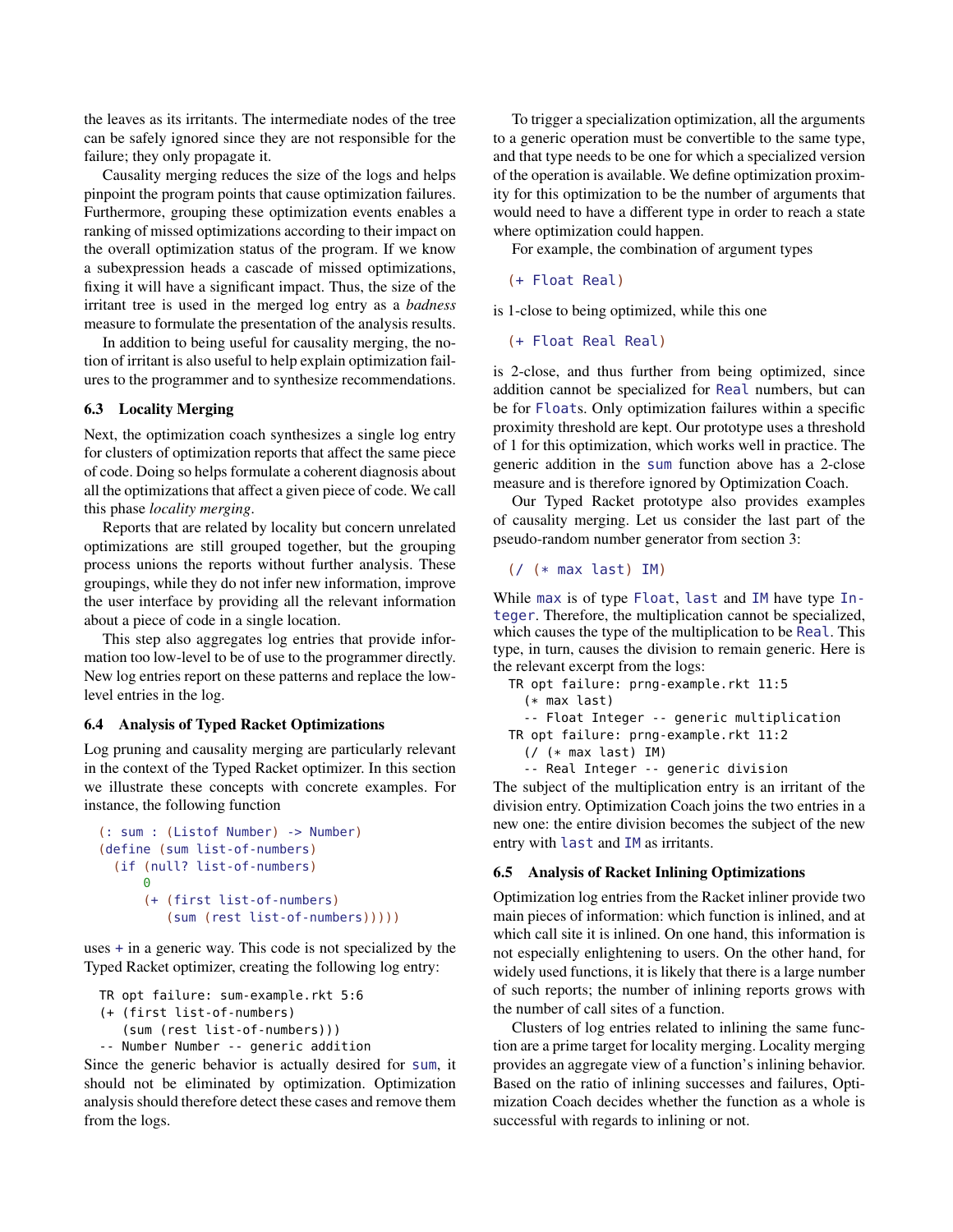| badness-example.rkt ▼ (define ) ▼                                                                                                                                                                                      |   |                                                                             |                           | Debug DD Check Syntax DV Macro Stepper ( Optimization Coach + Run                                                        |  |
|------------------------------------------------------------------------------------------------------------------------------------------------------------------------------------------------------------------------|---|-----------------------------------------------------------------------------|---------------------------|--------------------------------------------------------------------------------------------------------------------------|--|
| #lang typed/racket                                                                                                                                                                                                     | W |                                                                             | <b>Optimization Coach</b> |                                                                                                                          |  |
| (: add-sales-tax : Real -> Real)<br>(define (add-sales-tax price)<br>(* price 1.0625))<br>(: add-discount-and-sales-tax : Real -> Real)<br>(define (add-discount-and-sales-tax price)<br>$(*$ (* price 0.85) $1.0625)$ |   | 9.2.<br>$(*$ (* price 0.85) 1.0625)<br>expression(s) to have Float type(s). |                           | This expression has a Real type. The optimizer could<br>optimize it if it had type Float. To fix, change the highlighted |  |

Figure 8: Optimization Coach ordering near misses by predicted importance (with focus on add-discount-and-salestax); the most important near miss is in a darker shade of red and the least important one is in a lighter shade of red

A function with a high success to failure ratio is reported as an inlining success. In contrast, a function for which inlining failures outnumber sucesses is reported as a potential point for improvement. This ratio is also used to compute the badness measure with which Optimization Coach ranks the importance of optimization events. We determined the threshold ratios for successes and failures empirically; thus far, they have been accurate in practice.

In the case of failures the instrumented compiler also logs the size of the function and the amount of fuel left. This information can be used to assign a weight to specific inlining failures before computing the above ratio. When little fuel is left, only small functions can be inlined. In these cases, the blame for the inlining failure lays more with the call site than with the function being called. Therefore, these failures should count for less than other failures; applying such discount avoids penalizing the relevant function.

Since Racket is a mostly functional language, loops are expressed as tail recursive functions; therefore, function inlining also expresses loop unrolling. An important role of optimization analysis for the Racket inliner is to determine which log entries were produced as part of loop unrolling and which were produced as part of traditional inlining. This analysis can only be performed post-facto because the same code paths apply to both forms of inlining.

Considering unrolling and inlining separately has two benefits. First, as previously mentioned, unrolling failures are not usually problematic; any series of unrollings needs to end in a failure. These failures should not be confused with inlining failures, which may actually be problematic. Treating failed unrollings separately avoids false positives, which would lead to overly pessimistic reports. Second, absence of inlining successes for a given function is usually more alarming than absence of unrollings. Confusing inlining and unrolling successes can lead to false negatives. A function that is never inlined, but does get unrolled several times, would be reported as an overall success. Fortunately, considering an unrolling of a recursive function is a simple

and highly effective heuristic to identify loop unrollings. It is accurate in practice and leads to improved analysis results.

## 7. Generating Recommendations

After optimization analysis, reports of success and failure are at the appropriate level of abstraction. In this shape, they are suitable for presentation to the programmer. Furthermore, it is now possible to generate concrete advice from these reports—when possible—to help programmers eliminate optimization failures.

To identify the expressions for which to recommend changes, the optimization coach reuses the concept of irritant. Recall that irritants are terms whose structure caused optimization to fail. If these terms were changed to have an appropriate structure, the optimizer would be able to apply transformations. Irritants are thus ideal candidates for recommendation targets.

Determining the best change to a given irritant relies on optimization-specific logic. Since each optimization has its own failure modes, general rules do not apply here.

In some cases, generating recommendations is impossible, mostly due to the nature of an optimization or to the particular term. Irritants are reported nonetheless; knowing the *cause* of a failure may still help the programmer.

#### 7.1 Recommendations for Typed Racket

In the context of Typed Racket, Optimization Coach's recommendations suggest changes to the types of irritants. The fixes are determined as part of the optimization analysis phase. Recommendation generation for Typed Racket is therefore a straightforward matter of connecting the facts and presenting the result in an informative manner.

For example, when presented with the fixnum arithmetic example from figure 3, Optimization Coach recommends changing the type of i to Byte or Index. In the case of the pseudo-random number generator from figure 5, Optimization Coach recommends changing the types of the irritants to Float to conform with max.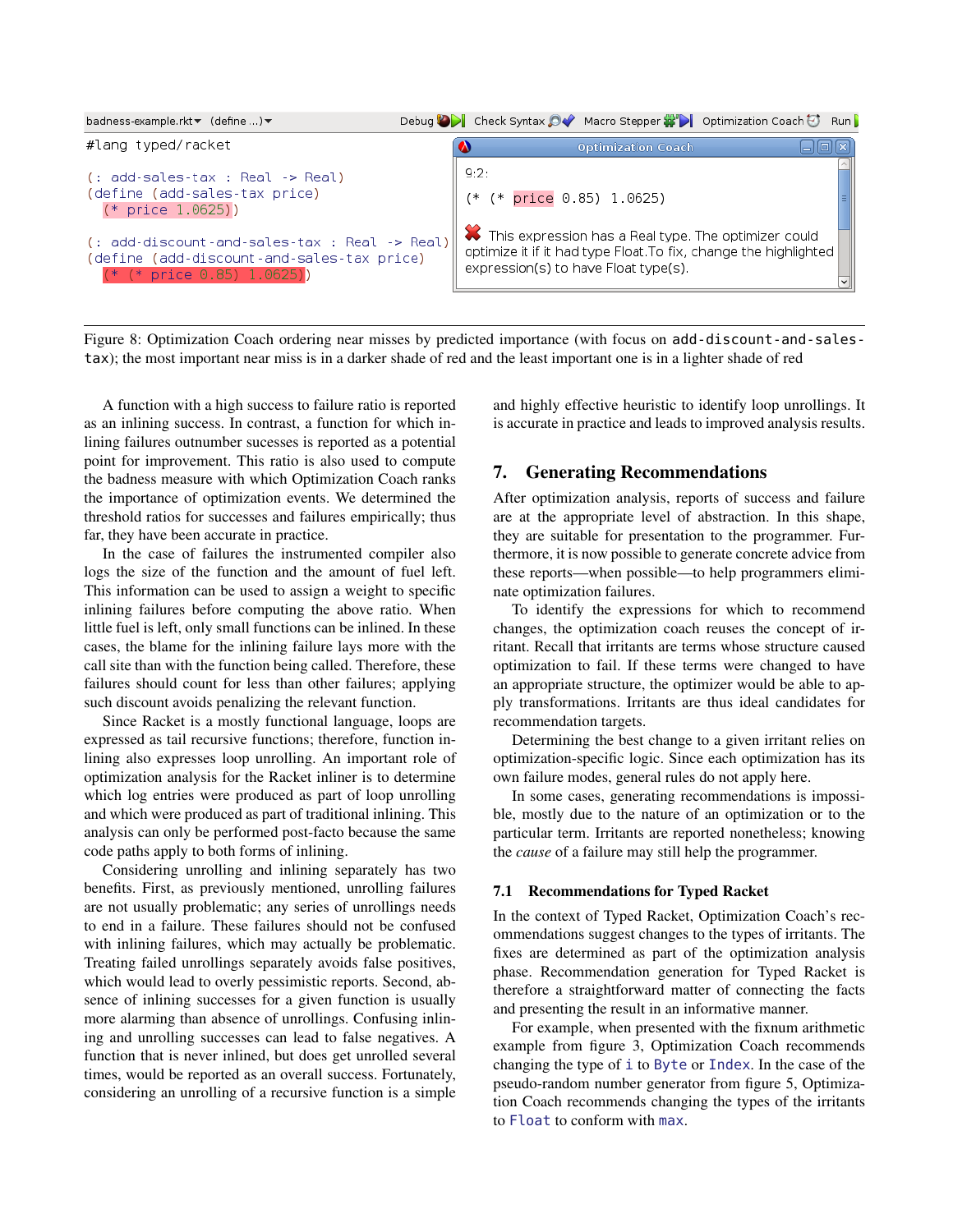| Debug A<br>scaling-example.rkt ▼ (define ) ▼                                                              | <b>Optimization Coach</b><br>نها اها                                                                                                                             | $\boxtimes$ in L |
|-----------------------------------------------------------------------------------------------------------|------------------------------------------------------------------------------------------------------------------------------------------------------------------|------------------|
| #lang typed/racket                                                                                        | 6:2:                                                                                                                                                             |                  |
| $(:$ scale-y-coordinate :                                                                                 | $(* 2.5 (first 3d-pt))$                                                                                                                                          |                  |
| (List Integer Integer Integer) -> Real)<br>(define (scale-y-coordinate 3d-pt)<br>$(* 2.5 (first 3d-pt)))$ | This expression has a Real type. The optimizer could<br>optimize it if it had type Float. To fix, change the highlighted<br>expression(s) to have Float type(s). |                  |
|                                                                                                           | 6:9:                                                                                                                                                             |                  |
|                                                                                                           | (first 3d-pt)                                                                                                                                                    |                  |
|                                                                                                           | Pair check elimination.                                                                                                                                          |                  |

Figure 9: A function affected by both an optimization success and an optimization near miss

#### 7.2 Recommendations for Inlining

Inlining is not as easy to control through changes in the source program as Typed Racket's type-driven optimizations. Therefore, recommendations relating to inlining optimizations are less precise than those for Typed Racket.

Since lack of fuel is the main reason for failed inlinings, reducing the size of functions is the simplest recommendation. In some cases, it is possible to give the programmer an estimate of how much to reduce the size of the function, using its current size and the remaining fuel.

For languages with macros, an optimization coach can also recommend turning a function into a macro, i.e., inlining it manually at all call sites. To avoid infinite expansion, Optimization Coach recommends this action only for nonrecursive functions. Figure 7 shows examples of Optimization Coach's recommendations related to inlining.

## 8. User Interface

The integration of an optimization coach into the programmer's workflow requires a carefully designed tool for presenting relevant information. While the tool must present some of the information immediately, it must hide other pieces until there is a demand for it. In both cases, the presentation must remain easily comprehensible.

Optimization Coach is a plug-in tool for DrRacket (Findler et al. 2002). As such a tool, Optimization Coach has access to both the Racket and Typed Racket compilers and can easily collect instrumentation output in a non-intrusive fashion. At the press of a button, Optimization Coach compiles the program, analyzes the logs, and presents the results.

As our screenshots show, Optimization Coach highlights regions that are affected by either optimizations or near misses. To distinguish the two, green boxes highlight optimized areas and red boxes pinpoint areas affected by near

misses. If a region is affected by both optimizations and missed optimizations, a red highlight is used; missed optimizations are more cause for concern than optimizations and should not be hidden. The scale-y-coordinate function from figure 9 contains both an optimization success—taking the first element of its input list—and an optimization near miss—scaling it by a floating-point factor.

The user interface uses different shades of red to express an ordering of near misses according to the number of optimization failures involved. Optimization Coach uses the *badness* measure introduced in section 6.2 to generate this ordering. Figure 8 shows ordering in action; the body of add-sales-tax contains a single near miss and is therefore highlighted with a lighter shader of red, distinct from the body of add-discount-and-sales-tax, which contains two near misses.

Clicking on a region brings up a tool-tip that enumerates and describes the optimization events that occurred in the region. The description includes the relevant code, which may be a subset of the region in the case of nested optimizations. It especially highlights the irritants and, with these, explains the event. Finally, the window also comes with recommendations when available.

## 9. Evaluation

To validate our optimization coach empirically, we conducted two experiments to confirm that our optimization coach can find critical optimizations and that following its recommendation improves the performance of programs. First, we ran Optimization Coach on non-optimized versions of five small benchmarks from the Computer Language Benchmark Game, $2$  followed the recommendations, measured the performance of the resulting programs, and

<span id="page-9-0"></span><sup>2</sup> <http://shootout.alioth.debian.org>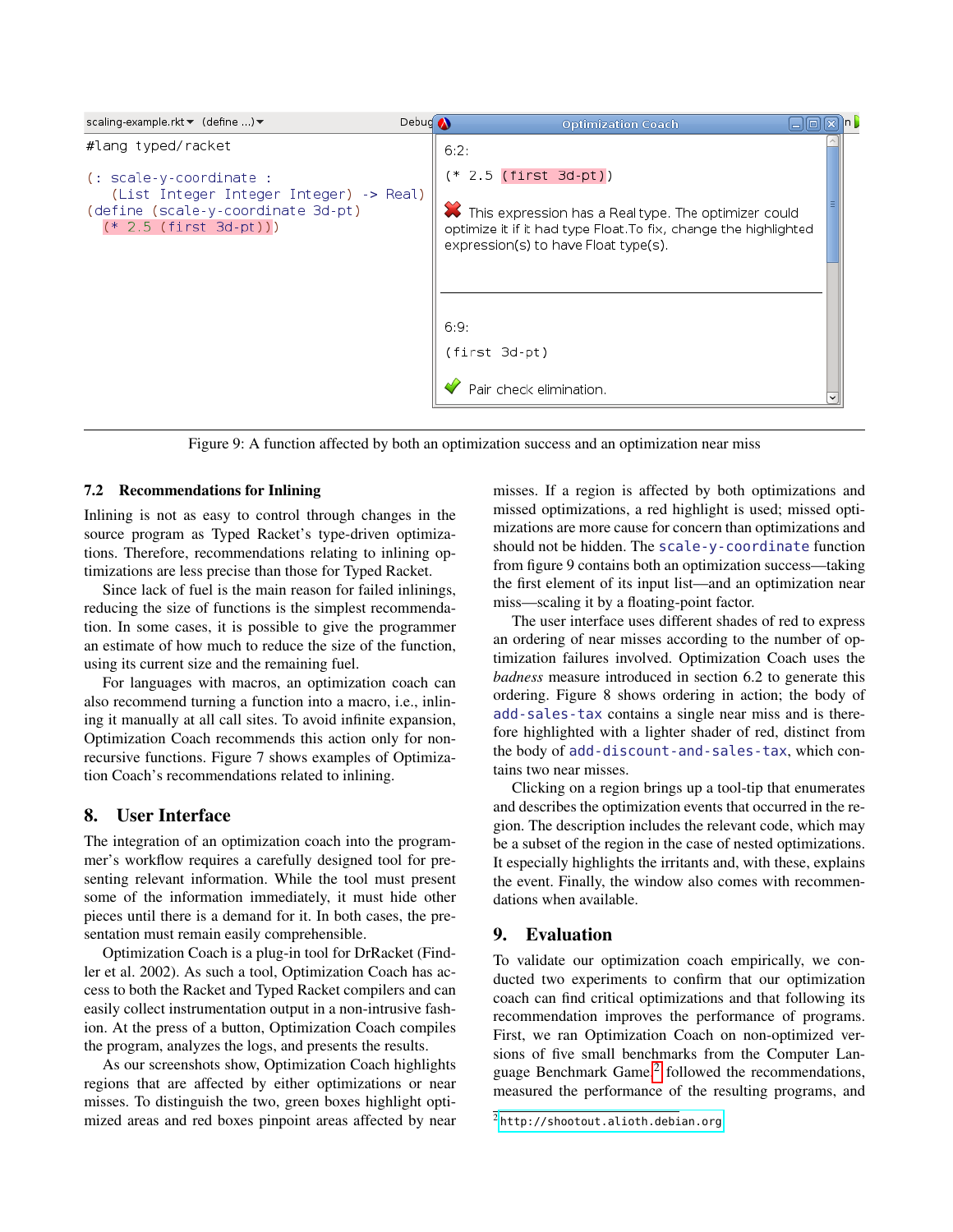

Figure 10: Optimization Coach's impact on benchmarks (smaller is better)

compared it to versions of the programs that had been handoptimized by experts. Second, we identified two small but performance-intensive Racket applications and used Optimization Coach to identify missed optimizations.[3](#page-10-0)

#### 9.1 Benchmarks

The selected benchmark programs were highly tuned by expert Racket programmers. For each program, we also benchmark the non-optimized version from which the highlyoptimized version is derived. Then we used the optimization coach to construct a third version of each benchmark. Specifically, we ran Optimization Coach on the non-optimized version and followed all of its recommendations.

Figure 10 compares the running time of the three versions, and illustrates how close we get to the highly-tuned, hand-optimized version of each benchmark just by following Optimization Coach's recommendations. On three of the benchmarks, Optimization Coach's recommendations translate to significant performance improvements. On two of these three, the Optimization Coach-optimized version is almost as fast as the hand-optimized version.

In addition to this quantitative evaluation, we performed a qualitative evaluation by comparing the specific optimizations recommended by Optimization Coach to those performed by experts. For all the benchmarks, the handoptimized version includes all the optimizations recommended by Optimization Coach. No false positives and no novel optimizations were found. Experts also performed optimizations outside the domains covered by Optimization Coach, suggesting potential areas for future improvements.

Here are specific comments on the benchmark programs:

*binarytrees* Optimization Coach does not provide useful recommendations for improving optmization. However, it does confirm that all helper functions are inlined as expected. The performance gains observed in the hand-optimized versions come almost entirely from a single optimization: all the data structures were changed from structures to vectors, which have a lower allocation overhead. This transformation is not worth recommending in general because structure semantics is often desirable. However, an optimization coach with access to profiling information could recommend changing structures to vectors if structures are allocated in a hot loop. This integration is a key area of future work.

*heapsort* Optimization Coach finds most of the optimizations present in the hand-optimized version. The heapsort implementation is written in Typed Racket and most optimizations are type-related. Optimization Coach successfully recommends changing types and inserting coercions in all the places where the expert programmer inserted them. Manual vector bounds-check elimination explains the remaining performance gains in the hand-optimized version.

*mandelbrot* The hand-optimized version benefits from two major optimizations: the manual inlining of a helper function too large to be inlined by the optimizer and the manual unrolling/specialization of an inner loop. Optimization Coach detects that the helper function is not being inlined and recommends using a macro to force inlining, which is exactly what the expert did. Optimization Coach does not recommend manually unrolling the loop; its recommendation generation process does not extend to unrolling.

*moments* The expert-optimized version of the moments benchmark, which also uses Typed Racket, includes replacing types with low optimization potential with types with greater potential. In places, this transformation involves adding dynamic coercions to the desired type when the type system cannot guarantee the desired type bound. Optimization Coach recommends the same type changes performed by the expert. However, Optimization Coach's recommendations do not place the coercions in the same locations as the expert's. The expert placed the coercions in locations where their runtime overhead is low, which is responsible for the performance gains of the hand-optimized version over the Optimization Coach-optimized version.

*nbody* Optimization Coach identifies expressions where the Typed Racket compiler must conservatively assume that sqrt may produce complex numbers, leading to optimization failures. Following Optimization Coach's recommendations, we replaced uses of sqrt by flsqrt, which is guaranteed to return floating-point numbers, leading to another optimization visible in the hand-optimized version. The rest of the performance improvements in the hand-optimized version are due to replacing structures and lists with vectors, as in binarytrees.

<span id="page-10-0"></span><sup>3</sup> See [http://github.com/stamourv/oopsla2012-benchmarks](https://github.com/stamourv/oopsla2012-benchmarks) for the complete code for the experiments. All our benchmarking timings report the average of 10 runs on a 2.50GHz Intel Core 2 Quad 8300 processor with 2 GB of memory running Ubuntu 11.10.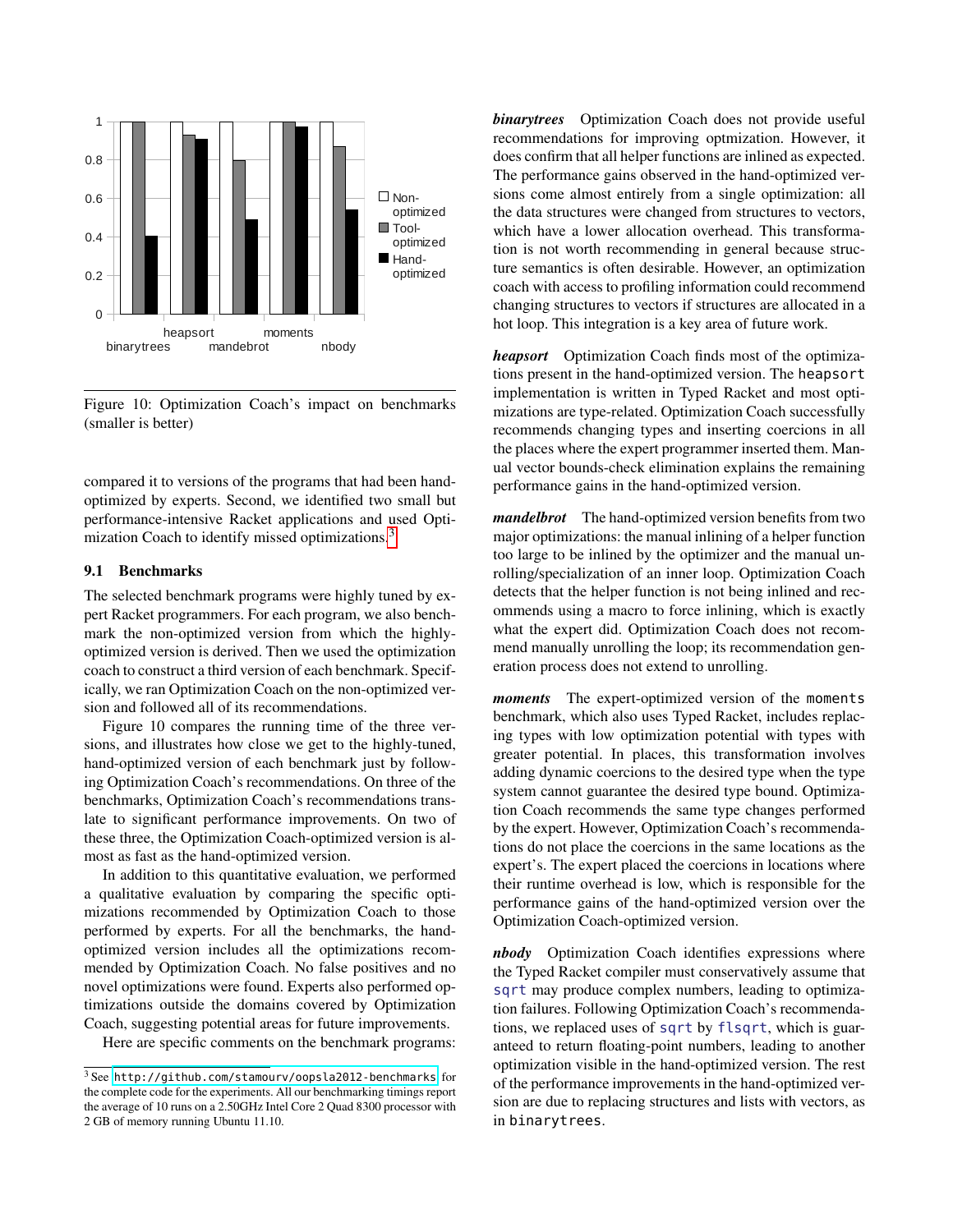

Figure 11: Optimization Coach's impact on full applications (smaller is better)

## 9.2 Full Applications

To measure Optimization Coach's effectiveness in a realistic setting, we applied it to two Racket applications: a simple video chat client written by Tony Garnock-Jones (Northeastern University Programming Research Lab) and a ray tracer for rendering icons written by Neil Toronto (Brigham Young University). Messrs. Garnock-Jones and Toronto are highly experienced Racket programmers, and both worked hard to make their applications performant.

Our experiment proceeded as follows. First, we ran Optimization Coach on each code base. Second, we modified the programs following the recommendations that Optimization Coach considered most important. Finally, we measured the performance impact of the changes using the same setup as the benchmark measurements. Figure 11 shows our performance measurements, in the same format as figure 10.

*Video Chat* The first application we studied is a simple video chat client. For scale, the chat client is 860 lines of Racket code. We focused our effort on the simple differential video coder-decoder (codec) in the client. To measure the performance of each version of the codec, we timed the decoding of 600 pre-recorded video frames. The code mostly consists of bitwise operations on pixel values. Optimization Coach uncovered additional opportunities for the Racket optimizer.

The decoding computation is spread across several helper functions. Optimization Coach confirmed that Racket inlines most of these helper functions, avoiding extra function call overhead and enabling other optimizations. However, the three largest helper functions (kernel-decode, clamp-pixel and integrate-delta) were either not inlined to a satisfactory level or not inlined at all. Optimization Coach predicted that inlining kernel-decode and clamppixel would have the biggest impact on performance and

highlighted them in a darker shade of red than integratedelta, as decribed in section 8.

We followed these two recommendations, turning both helper functions into macros. Each change was local, required only a change to a single line of code and did not require understanding the behavior of the function or its role in the larger computation. These two changes are solely responsible for the speedup shown in figure 11.

Afterwards, we followed the last, weaker, recommendation: inlining integrate-delta. The impact on performance was negligible. This suggests that, at least for this program, Optimization Coach's recommendation ordering heuristics are accurate and useful in practice. However, the tool can order recommendations only relative to each other. After the important recommendations were followed, it became impossible to tell whether the impact of the last one would be significant. This points out an interesting limitation. Running Optimization Coach on programs with little potential for optimization is likely to yield only lowimpact recommendations, but programmers cannot learn this by looking at the output of the tool alone. Addressing this limitation calls for future work, possibly the integration of a profiling tool.

*Ray Tracer* The second application we studied is a ray tracer that is used to render the logos and icons used by DrRacket and the Racket website. For scale, the ray tracer is 3,199 lines of code. It supports a wide variety of features, such as refraction, multiple highlight and reflection modes, plus text rendering.

Over time, most icons in the Racket codebase have been ported to use this ray tracer, and it eventually became a bottleneck in the Racket build process. Its author spent signifi-cant time and effort<sup>[4](#page-11-0)</sup> to improve its performance.

To determine whether an optimization coach would have helped him, we attempted to optimize the original version of the ray tracer ourselves using Optimization Coach. For our measurements, we rendered a  $600 \times 600$  pixel logo using each version of the ray tracer.

Starting from the original version of the ray tracer, we ran Optimization Coach on the files containing the core of the computation. Optimization coach identified three helper functions that Racket failed to inline. We followed its recommendations by turning the three functions into macros. As with the video codec, the changes were local and did not require knowledge of the code base. Furthermore, diagnosis was entirely automatic; the tool pinpointed the exact location of the recommended change.

The ray tracer's author had independently performed the same changes, which were responsible for most of the speedups over his original ray tracer. Optimization Coach successfully identified the same sources of the performance

<span id="page-11-0"></span><sup>4</sup> Leading to the discussion mentioned in the introduction.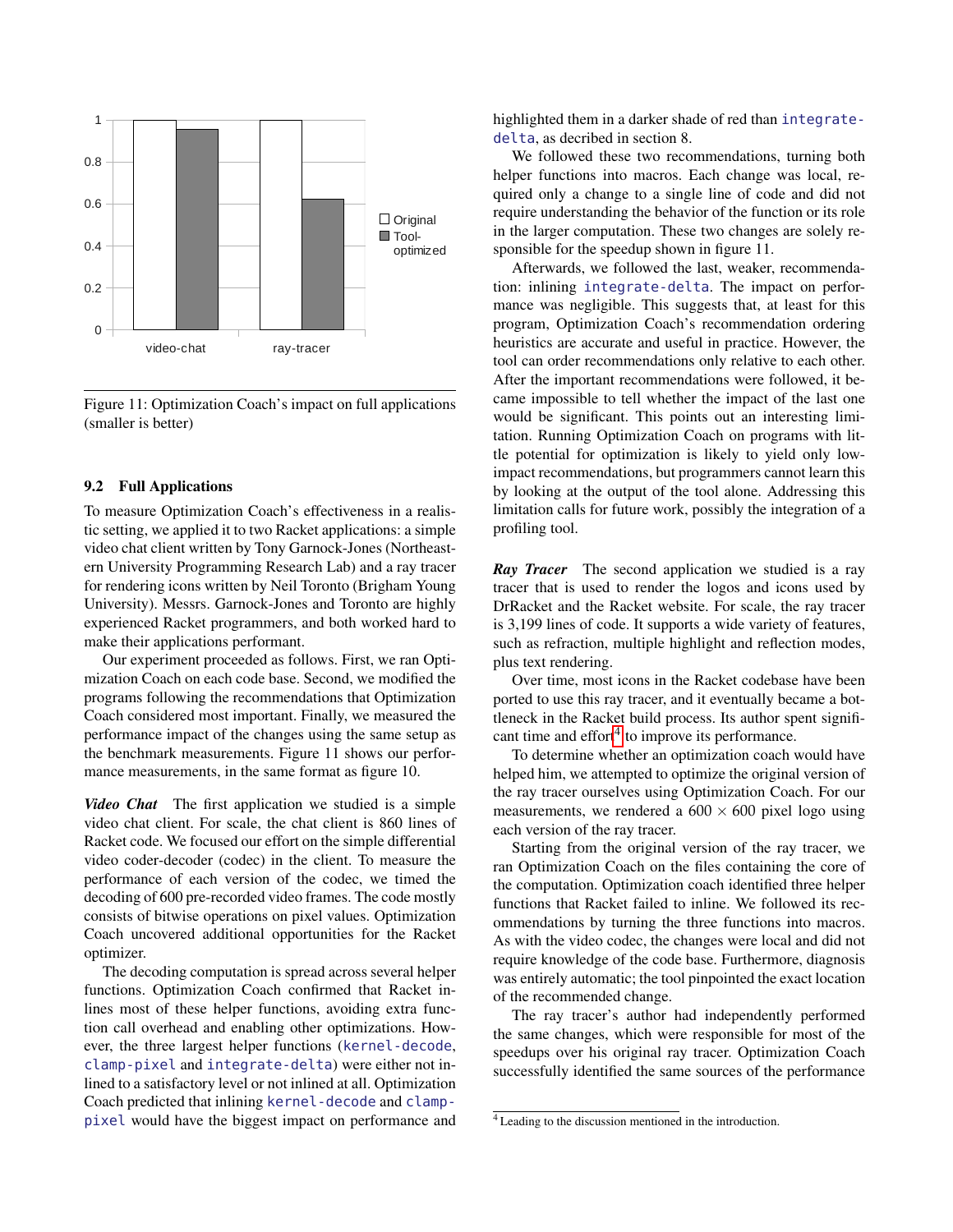bugs as a Racket expert and provided solutions, making a strong case for the effectiveness of optimization coaching.

## 10. Related Work

Optimization coaching assists programmers with finding missed optimizations and gives suggestions on how to enable them. We briefly survey previous efforts that pursue related goals.

#### 10.1 Profilers

Programmers use profilers (Altman et al. 2010; Ammons et al. 2004; Jovic et al. 2011) heavily when diagnosing performance issues. Profilers answer the question

#### *Which pieces of the program take a long time?*

but programmers still need to determine which parts of a program take an *abnormally* long time before they can address performance issues.

Optimization coaches, in contrast, answer a different question, namely

#### *Which pieces could still be optimized?*

and the answers identify the location of potential code improvements. Optimization coaches are unaware of which parts of the program are heavily executed, though, and may suggest recommendations about infrequently used regions. Such recommendations are unlikely to lead to significant performance improvements. Similarly, optimization coaches may recommend performing optimizations that, despite applying to hot code, have only minimal effect on performance.

It is up to programmers to judge which recommendations are likely to have a significant impact on the resulting performance of the program and to focus on those. This duality suggests that profilers and optimization coaches are complementary tools and should be used together. Combining the two into a single, unified tool is a direction for future work.

Furthermore, for profilers to produce meaningful output, they need to run programs with representative input, but performance-heavy inputs may appear only after deployment, at which point fixing performance bugs becomes significantly more expensive than during development. In contrast, optimization coaching operates statically, in the absence of program input. Then again, an optimization coach reports observations about the optimizer's omissions, and a fix may or may not impact the performance of the program.

Finally, profilers also do not interpret their results to explain what causes specific program regions to be slow nor do they provide recommendations for improvement. The Zoom<sup>[5](#page-12-0)</sup> system-wide profiler is an exception, providing hints to programmers about possibly slow operations. However, Zoom describes their operations at the assembly instruction level, which makes it challenging for programmersespecially for non-experts—to act on these recommendations using a high-level language.

#### 10.2 Analysis Visualization

A large number of tools exist for visualizing analysis results, of which MrSpidey (Flanagan et al. 1996) is an early example. Some of these tools focus on helping programmers understand and debug their programs; others help compiler writers understand and debug their analyses.

Two recent efforts additionally aim to help programmers optimize their programs. Lhoták's work (Lhoták et al. 2004; Shaw 2005) introduces a plug-in for the Eclipse IDE that displays the results of static analyses computed by Soot (Vallée-Rai et al. 2000), an optimization framework for Java bytecode. While most of these visualizations are targeted at compiler researchers or students learning about compilers, their visualization (Shaw (2005), page 87) of Soot's array bounds check analysis (Qian et al. 2002) informs programmers about provably safe array accesses. Similarly, their visualization of loop invariants (Shaw (2005), page 99) highlights expressions that, according to Soot's analysis, can safely be hoisted out of the loop by the compiler.

Although these visualizations are relevant for programmers concerned with optimization, they differ from those of an optimization coach in two major ways. First, they report the results of an *analysis*, not those of the *optimizer*. The two are closely related, $6$  but analysis information is only a proxy for the decisions of the optimizer.

Second, while Lhoták's tool reports potentially unsafe array accesses—and explains which bounds are to blame it does not attempt to distinguish between expected failures and near misses. In contrast to Optimization Coach, it also fails to issue recommendations concerning which piece of code needs to change to eliminate the array bounds check.

JIT Inspector<sup>[7](#page-12-2)</sup> is a Firefox extension that provides optimization metrics for JIT-compiled Javascript code. Most importantly, it provides information about whether operations are executed in JIT code or whether they require calls to the runtime system.

In addition, JIT Inspector gives programmers some insight into the type inference (Hackett and Guo 2012) process that the SpiderMonkey JIT compiler uses to guide optimization. Like the Soot-Eclipse plug-in, however, JIT Inspector presents the results of an *analysis* not those of the optimizer.

#### 10.3 Compiler Logging

Several compilers implement logging in their optimizers, e.g., GCC (The Free Software Foundation 2012) supports the -ftree-vectorizer-verbose flag for its vectorizer. Similarly, GHC (The GHC Team 2011) provides the

<span id="page-12-0"></span><sup>5</sup> <http://www.rotateright.com/zoom.html>

<span id="page-12-1"></span><sup>&</sup>lt;sup>6</sup> We ignore the fact that, as implemented, the plugin uses its own instance of Soot (Shaw (2005), page 15), that may not reflect the analyses performed by the compiler.

<span id="page-12-2"></span> $7$ [http://addons.mozilla.org/firefox/addon/jit-inspector/](https://addons.mozilla.org/firefox/addon/jit-inspector/)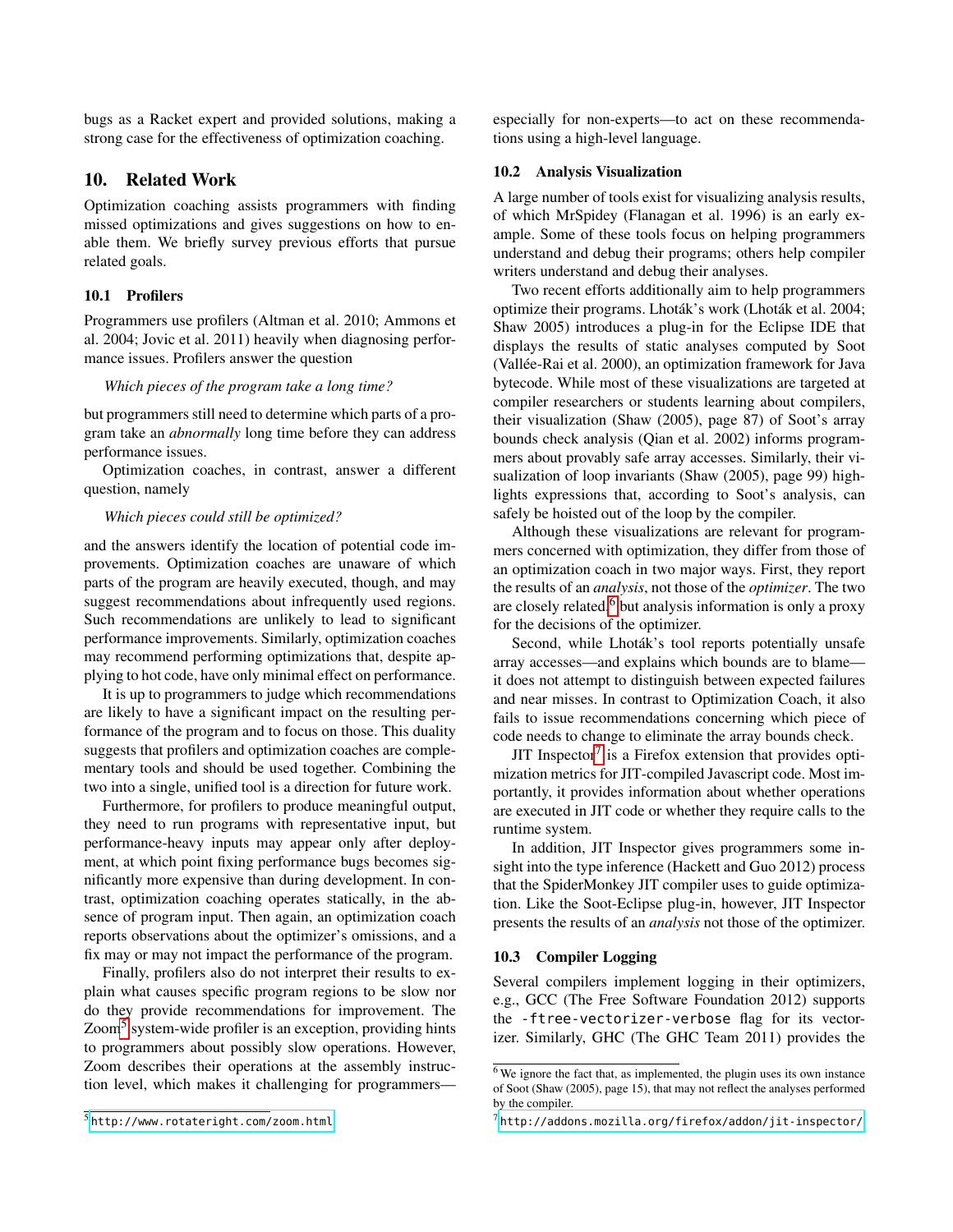-ddump-rule-firings flag that enumerates the rewriting rules that it applies to its input program. SBCL (The SBCL Team 2012) goes one step further and also logs some optimization failures, such as failures to specialize generic operations or to allocate some objects on the stack.

The logged information of these compilers is similar to the result of the logging phase of our optimization coach. This information can be useful to expert programmers with a solid understanding of the compiler internals, but without the interpretive phases of an optimization coach, it is not suitable for non-expert programmers or for casual use.

The FeedBack compiler (Binkley et al. 1998), based on lcc (Fraser and Hanson 1995), improves on compiler logging by visualizing the optimizations it applies to programs. It was primarily designed to help students and compiler writers understand how specific optimizations work. Implicitly, it also informs programmers of the optimizations applied to their programs. The Feedback Compiler's visualizations illustrate two optimizations: a stepper-like interface that replays common subexpression elimination events and a graphical representation of array traversals affected by *iteration space reshaping* (Wolfe 1986).

While the output of the FeedBack compiler is easier to understand than a textual log, the tool suffers from most of the same problems as optimization logging. It directly reports optimization events, without post-processing or filtering them, leaving the interpretation step to programmers. It also does not detect or report near misses; optimization failures must be inferred by programmers from the absence of optimization reports.

#### 10.4 Other Tools

Jin et al. (2012) extract source-based rules from known performance bugs in various applications, then use these rules to detect previously unknown performance bugs in other applications. When their rules uncover matches, their tools recommend the change that fixed the original bug as a potential solution for the newly discovered bug.

Their corpus of rules successfully discovers potential performance bugs, which their suggestions can fix. Their work focuses on algorithmic and API usage-related performance bugs and is complementary to optimization coaching.

Kremlin (Garcia et al. 2011) is a tool that analyses program executions and generates recommendations concerning parallelization efforts. Like an optimization coach, the Kremlin tool issues program-specific recommendations but, in contrast to an optimization coach, it works dynamically. Like a profiler, it requires representative input to produce meaningful results, which exposes it to the same limitations and criticisms as profilers. Finally, Kremlin is a specialpurpose tool; it is unclear whether its techniques would apply to other optimization domains.

## 11. Future Work

Optimization coaching should apply beyond the optimizations covered here. In this section, we discuss several standard optimizations and describe how optimization coaching may apply. For each optimization, we explain its purpose and prerequisites. We then propose a way of detecting near misses of this kind of optimization, which is usually but not always based on optimization proximity. Finally, we sketch ideas for how a programmer could react to a near miss.

*Common Subexpression Elimination (CSE)* CSE (Muchnick (1997), §13.1) is only valid if the candidate expressions do not depend on variables that may be mutated.

An optimization coach can detect cases where an expression is computed multiple times—and is a candidate for CSE—but a reference to a mutated variable prevents the optimization from happening. The optimization coach could recommend that the programmer reconsider mutating the relevant variable.

**Test Reordering** Conditionals with multiple conjuncts can be optimized by performing the cheaper tests (e.g. integer comparisons) before the more expensive ones (e.g. unknown function calls). This optimization (Muchnick (1997), §12.3) is only valid if the reordered tests are pure.

Counting the number of impure tests should identify near misses; specifically, the lower the ratio of impure tests to the total number of tests, the closer the optimizer is to triggering the reordering. To further rank missed optimizations, an optimization coach can take into account the size of the body of the conditional because the cost of the condition matters more for small conditionals. When reporting near misses, the optimization coach can recommend making the problematic tests pure or reordering them manually.

*Scalar Replacement* A scalar replacement optimization (Muchnick (1997), §20.3) breaks up aggregates, e.g., structures or tuples, and stores each component separately. Like inlining, scalar replacement is mostly useful because it opens up further optimization possibilities and reduces allocation. Scalar replacement is performed only when the target aggregate does not escape.

Typed Racket performs scalar replacement on complex numbers. Optimization Coach reports when and where the optimization triggers, but it does not currently detect near misses or provide recommendations.

An optimization coach could use the ratio of escaping use sites to non-escaping use sites of the aggregate as a possible optimization proximity metric. This metric can be refined by considering the size of the aggregate: breaking up larger aggregates may enable more optimizations than breaking up smaller ones. When it does discover near misses, the optimization coach can recommend eliminating escaping uses or manually breaking up the aggregate.

*Loop-Invariant Code Motion (LICM)* A piece of code is loop-invariant (Muchnick (1997), §13.2) if all reaching def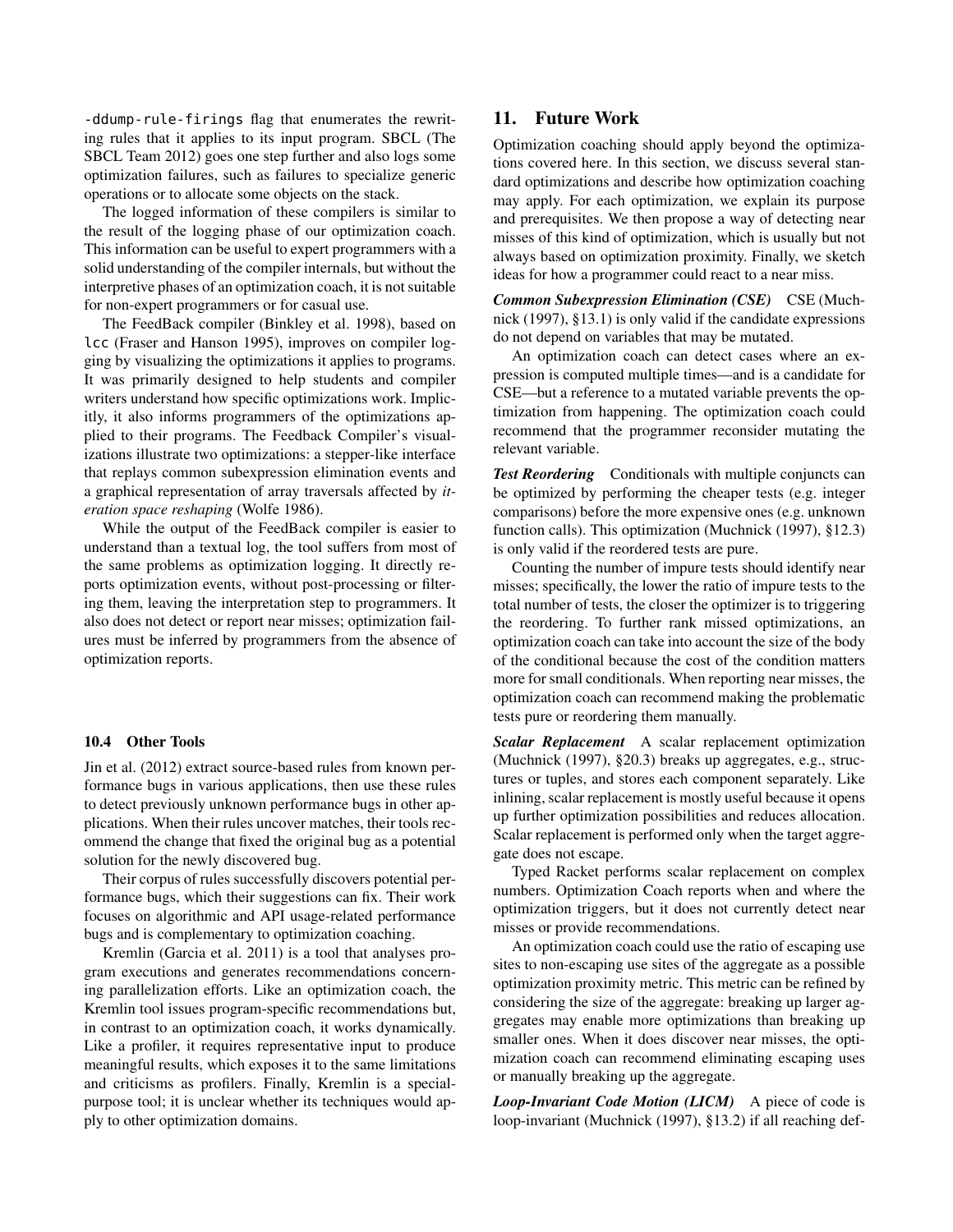initions of variables in the piece of code come from outside the loop. If one or more relevant definitions come from *inside* the loop, the optimization is inapplicable.

A potential proximity metric for LICM would measure how many problematic assignments in the body of the loop could potentially be avoided. This can be refined by also considering the ratio of assignments and references inside the loop for problematic variables. Variables that are used often and mutated rarely are more easily made loop-invariant than those that are mutated often. When presenting such near misses, the optimization coach could recommend avoiding the problematic assignments or performing the code motion manually. Assignments to loop index variables cannot be avoided, however; attempting to make them loop-invariant would defeat the purpose of using a loop. Such necessary assignments can be recognized and should not count towards the optimization proximity metric.

*Devirtualization* In object-oriented languages, a method call can be turned into a direct procedure call if its receivers belong to one single class. The transformation avoids the cost of runtime dispatch (Dean et al. 1995). If the receivers belong to a small set of classes, the compiler can inline a small type-case at the call site, which is still cheaper than full-fledged method dispatch. If the set of classes is too large, the compiler uses general dispatch.

An obvious proximity metric for devirtualization would be the number of receiver classes minus the maximum for which the optimizer generates a type-case. In cases where this number is small, the optimization coach can recommend using more precise type annotations to narrow down the type of the receiver or writing the type-case manually.

*Reducing Closure Allocation* When a compiler decides whether—and where—to allocate closures, they take into account a number of factors (Adams et al. 1986). A closed function corresponds to just a code pointer. A non-escaping function can have its environment allocated on the stack, avoiding heap allocation. Efficient treatment of closures is a key optimization for functional languages.

An optimization coach could warn programmers when the compiler needs to allocate closures on the heap. For instance, storing a function in a data structure almost always forces it to be allocated on the heap. An optimization coach can remind programmers of that fact, and encourage them to avoid storing functions in performance-sensitive code.

To reduce the number of false positives, the optimization coach can discard reports that correspond to common patterns where heap allocation is desired, such as functions that mutate variables from their lexical context.

*Specialization of Polymorphic Containers* Polymorphic containers, such as lists, usually require a uniform representation for their contents, in order for operations such as map to operate generically. In some cases, however, a specialized representation e.g., a list of unboxed floating-point numbers, can be more efficient. Leroy (1992) and Shao and Appel (1995) propose optimizations that allow specialized representations to be used where possible and to fall back on uniform representations when not. To avoid excessive copying when converting between representations, these optimizations are typically applied only when the element types are sufficiently small. For example, a list of 4-tuples may be specialized, but not a list of 5-tuples.

An optimization coach could communicate to the programmer which datatypes are not specialized and report how much they need to be shrunk to enable optimization.

*Case-of-Case Transformation* The case-of-case transformation (Peyton Jones 1996) rewrites nested pattern matching of the form (in Haskell syntax)

case (case E of {P1 -> R1; P2 -> R2}) of {Q1 -> S1; Q2 -> S2}

to this form

case E of {P1 -> case R1 of {Q1 -> S1; Q2 -> S2}; P2 -> case R2 of {Q1 -> S1; Q2 -> S2}}

which potentially exposes more optimization opportunities.

This transformation may lead to code duplication—just as with inlining—and may generate extra closures for join points. Whether it is worth performing depends on the optimizations it enables, and compilers must resort to heuristics. As with inlining, an optimization coach can report cases where the case-of-case transformation is possible but ultimately not performed, along with the cause of the failure.

#### 12. Conclusion

In this paper, we identify an unfilled niche in the programming ecosystem—feedback from the compiler's optimizer concerning successes and failures of specific optimizing transformations. Currently, if a programmer wishes to understand how the compiler views a program, the best option is to study the compiler's generated code. We propose an alternative technique: optimization coaching. Our first optimization coach operates at compile time and provides detailed, program-specific information about the optimizer's actions and omissions.

In addition to reporting optimization successes and failures, our tool generates recommendations as to what changes would allow optimizations. By applying these suggestions to a variety of programs, we show that optimization coaching can automatically identify crucial optimization opportunities. Reacting to its recommendations can often recover many of the performance gains available to manual optimization by an expert.

*Acknowledgments* We gratefully acknowledge Matthew Flatt's help with Racket's optimizer. Robby Findler suggested working with the Racket inliner. The OOPSLA reviewers, including James Noble, helped us hone our ideas.